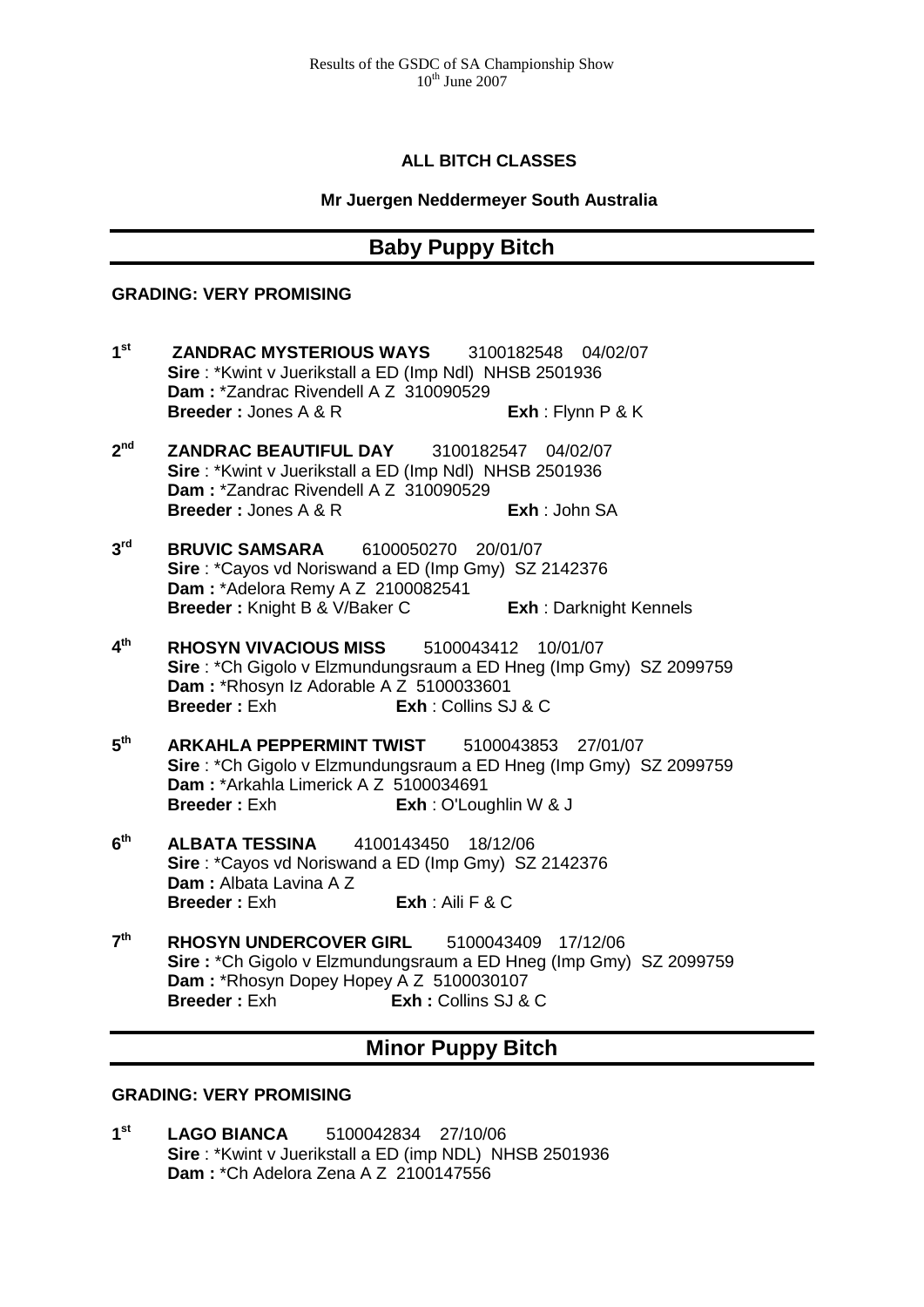#### **Breeder :** Exh **Exh** : Pittelli SS

An above medium size, for age strong and substantial bitch with very harmonious construction. High wither, firm back and a well moulded croup. The upper arm could still be a fraction longer and better angled. Normal chest development with good underline. Stands correct in front. Very good head and expression and good eye colour. Steps correct at rear with hock joints slightly close. Shows very good gait with strong hindquarter drive and good forehand reach.

**2nd SEIGEN YLANG YLANG** 6100049648 01/10/06 **Sire** : \*Ch Eisenland Fernando A Z Hneg 610002389 **Dam : \*Seigen Ygraine A Z 6100035300<br><b>Breeder : Exh Exh** : Gallac **Exh** : Gallacher D & Mrs C

> An above medium size, grey bitch of very good pigment and harmonious construction. High wither, firm back, well laid croup could be a fraction longer. Good long upper arm which could be still slightly better angled. Very good hindquarter angulation. Stands correct in front with normal development of both the fore and lower chest. Very good underline. Steps correct both front and rear with slightly loose hock joints and firm elbows. During movement shows strong ground covering gait

**3rd VONRAUTEN TINA ARENA** 5100042554 15/10/06 **Sire** : \*Scheer Jose Cuervo A Z Hneg 2100145864 **Dam :** Ch Vonrauten Tina A Z 5100019387<br>**Breeder :** Exh **Exh :** Vonraut **Exh** : Vonrauten Kennels

> Medium size, well proportioned bitch of good type. High wither, firm back with well laid, slightly short croup. Good fore and very good hindquarter angulation. Good chest development with good underline. Stands correct in front with expressive, feminine head and medium eye colour. During movement shows good gait with a slight restriction in forehand reach.

**4th BABENBERG EL ESTRALITA** 5100042296 12/10/06 **Sire** : \*Ch Gigolo v Elzmundungsraum a ED Hneg (Imp Gmy) SZ 2099759 **Dam :** \*Bruangie Aztec Princess A Z 5100028574 **Breeder : Exh · Exh · Delucia J & J** 

For her age large, very substantial bitch with high wither, firm back, slightly short, slightly steep croup. The upper arm is of good length but could still be slightly better angled. Very good hindquarter angulation. Normal forechest development. Stands correct in front with strong expressive head and good eye colour. Steps correct at rear with firm hock joints. During movement shows good ground covering gait.

**5th GRUNDELHARDT LOLA** 5100042711 22/10/06 **Sire** : \*Nilson v Wildsteiger Land a Z Hneg (Imp Gmy) SZ 2062603 **Dam : \*Merle v Blumenkamp a ED (imp Gmy) SZ 2116476<br><b>Breeder : Exh Exh** : Cocks P & J **Breeder :** Exh **Exh** : Cocks P & J

Medium size, well proportioned bitch of good type. High wither, firm back with well laid croup which could be a little longer. The upper arm is slightly short and slightly steep. Normal chest development and underline. Stands correct in front with good head, the eye colour could be a little darker. Steps correct both front and rear with good firmness of hock joints. Shows good gait.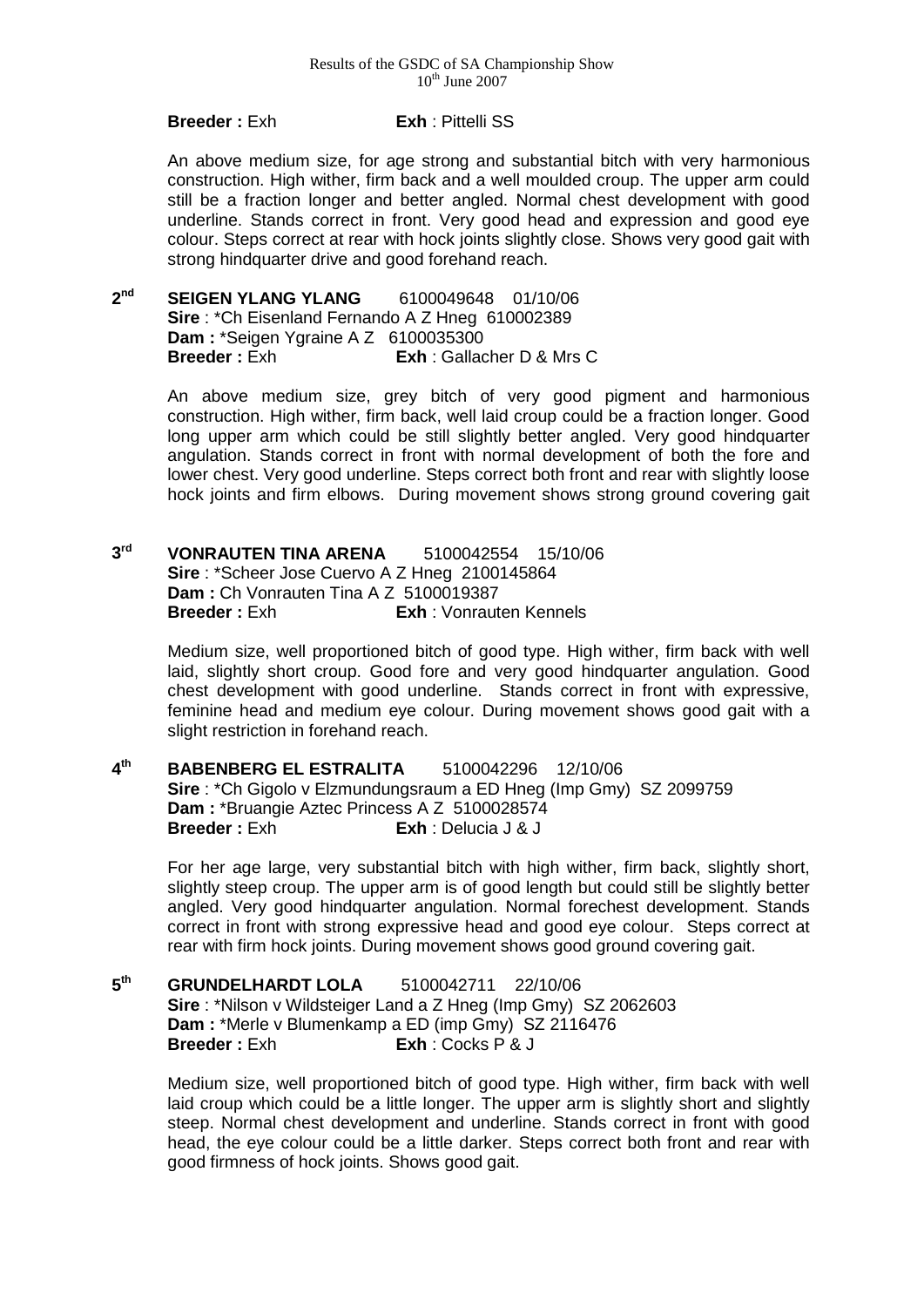### **6th BABENBERG EL SHADDAI** 5100042297 12/10/06 **Sire** : \*Ch Gigolo v Elzmundungsraum a ED Hneg (Imp Gmy) SZ 2099759 **Dam :** \*Bruangie Aztec Princess A Z 5100028574 **Breeder : Babenberg Kennels Exh : Corlett Mrs V**

Large strongly boned bitch of slightly elongated proportions with normal wither, firm back, short and slightly steep croup. The upper arm is of good length but should be better angled, very good hindquarter angulation. Normal forechest development. Stands correct in front with good head and expression, medium eye colour. Steps correct at rear with firm hock joints, steps correct in front. Shows good gait.

**7th ARKAHLA OIL BEEF HOOKED** 5100042927 25/11/06 **Sire** : \*Leberhine Ijaz A Z Hneg 5100014919 **Dam :** \*Arkahla Kahlua A Z 5100032265 **Breeder :** Exh **Exh** : O'Loughlin W & J

> Medium size, medium strong, well proportioned bitch with good wither, firm back, slightly short, slightly steep croup. The upper arm is short and should be better angled, very good hindquarter angulation. Normal chest development with good underline. The tan could be a little more intense otherwise of good pigment. The eye should be a little darker. Steps correct at rear with firm hock joints and correct in front. Shows good gait with restricted forehand reach.

**8th DAVOR OOPS A DAISY** 6100049766 20/11/06 **Sire** : \*Orpheus vd Krauterwiese a ED SchH3 Hneg (Imp Gmy) SZ 2081259 **Dam : \*Davor Jade Jagger A Z 6100038200<br><b>Breeder :** Exh **Exh : Jauncey Exh** : Jauncey C

Double P1 upper left. Medium size, very well constructed and proportioned bitch with good wither, firm back, slightly short and slightly steep croup. The upper arm should be longer and better angled, very good hindquarter angulation. Normal chest development and good underline. Stands correct in front with good head and expression. The eye colour should be a little darker. Steps a little wide with hock joints close, correct in front. Shows good gait with slightly restricted forehand reach. She must not become any deeper.

**9th LEBERHINE ESPIRITU** 5100042630 06/11/06 **Sire** : \*Leberhine Ijaz A Z Hneg 5100014919 **Dam :** \*Sagenhaft Dubl O Seven A Z 5100029803 **Breeder : Exh Exh : Garvican H/Evans R & D** 

> Large medium strong bitch of good proportions with high wither, firm back, slightly steep, slightly short croup. The upper arm is short and steep. Good chest development with good underline. Good head and expression with dark eye colour. Stands correct in front. Steps correct at rear where the hock joints should be a little firmer correct in front. Shows good gait with fairly restricted forehand reach.

## **GRADING: PROMISING**

**10th TONAKER ELLA FITZGERALD** 5100042763 30/10/06 **Sire** : \*Delaforce Godfather A Z Hneg 5100022665 **Dam : \*Denargun Shenanigan A Z 3100026899<br><b>Breeder : Exh Exh** : Tonaker Ken **Breeder :** Exh **Exh** : Tonaker Kennels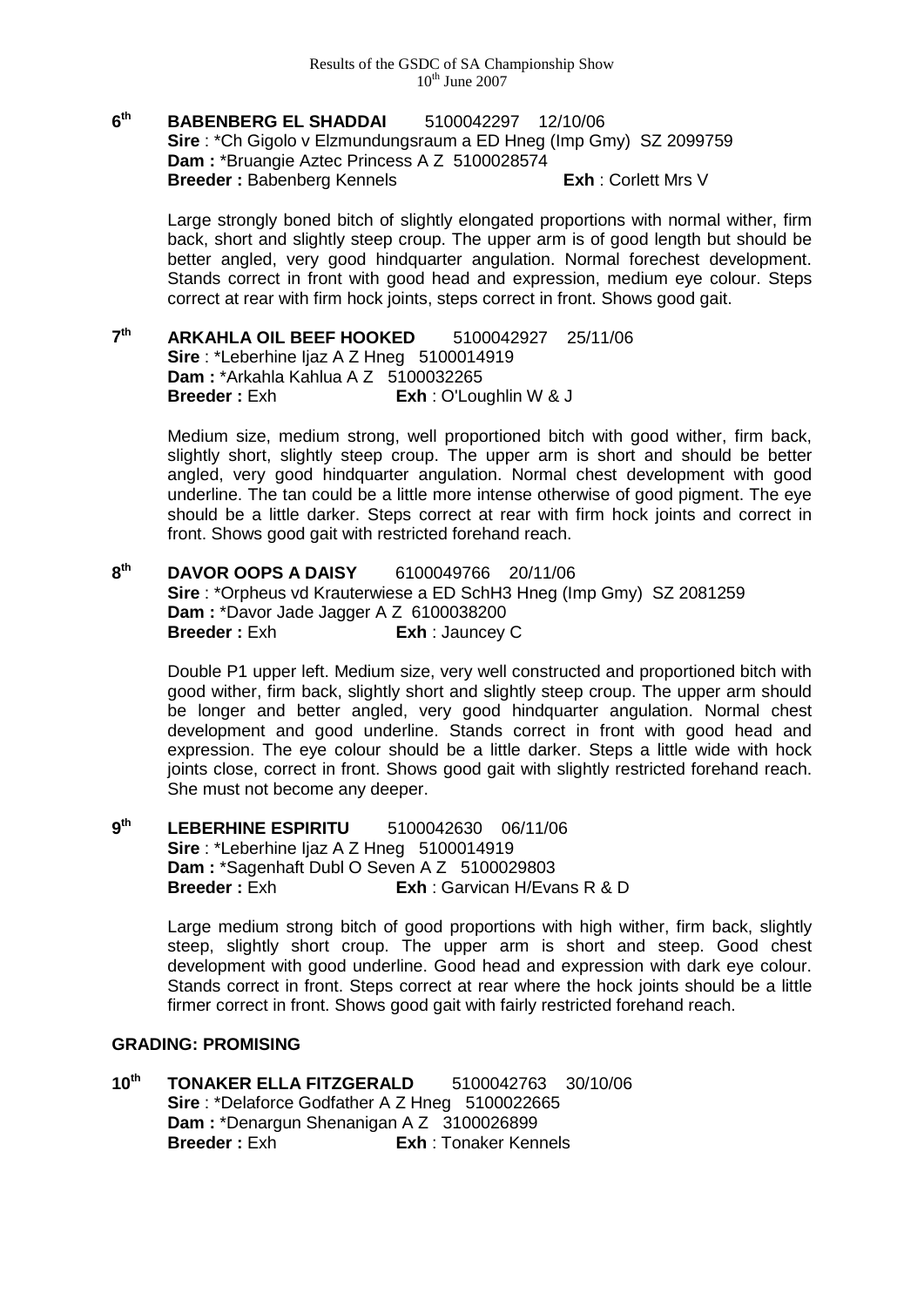Large, well proportioned bitch with normal wither, firm back, slightly short and slightly steep croup. The upper arm should be longer and better angled, very good hindquarter angulation. Normal chest development with normal underline. Stands correct in front with slightly open feet. Good head, eye colour should be darker. Steps wide at rear with hock joints close. Shows good gait. Today did not show herself to her best advantage.

**11th LEPPSDORF ZANETA** 5100042855 22/10/06 **Sire** : \*Orpheus vd Krauterwiese a ED SchH3 Hneg (Imp Gmy) SZ 2081259 **Dam : \*Sheprose Im Intriguing A Z 5100012567<br><b>Breeder : Exh Exh Exh Hume Miss I Breeder :** Exh **Exh** : Hume Miss L

Medium size, strong, slightly elongated bitch. For her age already fairly deep. Normal wither, firm back, slightly short, slightly flat croup. The upper arm is short and should be better angled, very good hindquarter angulation. Good underline. Stands correct in front with good head and expression and medium eye colour. Steps slightly narrow, with slightly loose hock joints. During movement both the drive and forehand reach are slightly restricted. The tan colour should be a little more intense.

**12th ASTERHUND DESTINEE** 5100042090 26/09/06 **Sire** : \*Yacko v Holtkampfer See a ED Hneg (Imp Gmy) SZ 2113028 **Dam :** \*San Rancho Avril A Z 5100032844 **Breeder :** Exh **Exh** : van Groen CM & GP

Double P1 upper left. A large, strong, slightly elongated bitch with high wither, firm back, short and flat croup. Short steep upper arm, very good hindquarter angulation. Stands correct in front with good head and expression, medium eye colour. Steps with hock joints close. Both the forehand reach and hindquarter drive should be more expansive.

# **Puppy Bitch**

### **GRADING VERY PROMISING**

**1st BRONACRE HIDDEN AGENDA** 3100171360 11/07/06 **Sire** : \*Zandrac Perfect Crime A Z Hneg 3100032530 **Dam : \*Bronacre Summer Sun A Z 3100108160<br><b>Breeder : Bronacre Kennels Exh Exh** : Meaney N & Neale E

Large, well pigmented, strong and substantial bitch with good wither, firm back, slightly short, slightly steep croup. The upper arm is of good length but is slightly steep. Very good hindquarter angulation. Stands correct in front with good head and expression and dark eye colour. Steps slightly wide at rear where the hock joints could be firmer, correct in front where the elbows should be a little firmer. Shows good ground covering gait.

2nd **RHOSYN TOTALLY HOT** 5100041144 18/06/06 **Sire** : \*Ch Gigolo v Elzmundungsraum a ED Hneg (Imp Gmy) SZ 2099759 **Dam : \*Rhosyn Zulu A Z 5100025482<br><b>Breeder : Collins S.I & C Exh** : Edwards M & J/Collins S & C

Large strong substantial bitch of very good proportions with high wither, firm back, the croup is slightly short and slightly steep. Long upper arm which should be slightly better angled, very good hindquarter angulation. Normal chest development with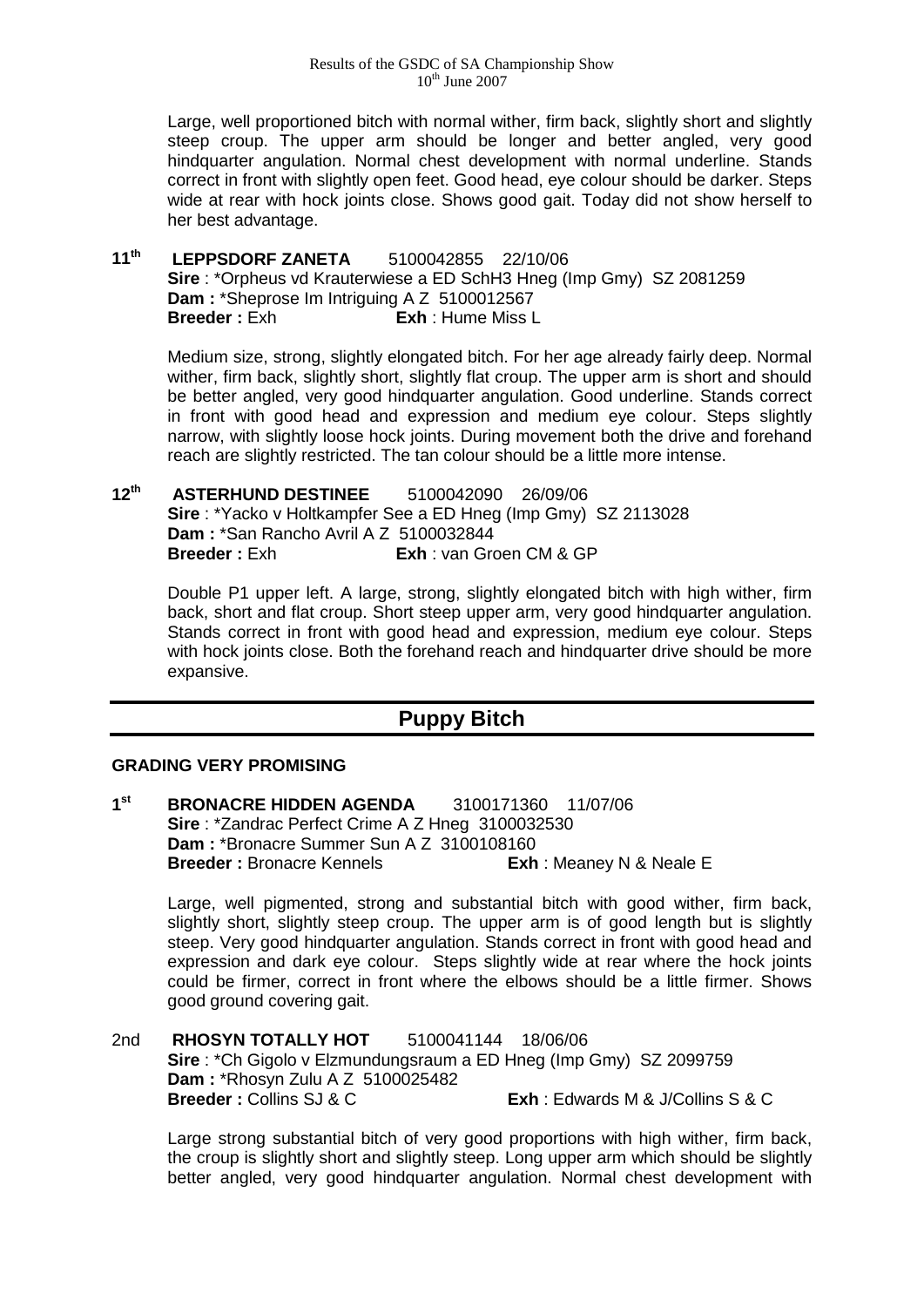good underline. Stands correct in front with good head and expression, good ear carriage and medium eye colour. Steps correct at rear with firm hock joints, correct in front with good firmness of elbows. Shows good ground covering gait with good back transmission.

## 3rd **SHEPROSE SWEET SURRENDER** 5100041310 29/06/06 **Sire** : \*Andacht Don Pedro A Z 2100150010 **Dam :** \*Flicona Minti A Z CD 4100081362 **Breeder :** Exh **Exh** : Owen B

Large, strong and substantial bitch of very good proportions and of good overall construction. Normal wither, firm back, well laid croup which could be a little longer. Very good fore and hindquarter angulation with slightly deep chest development. Stands correct in front with good head and expression with medium eye colour. Steps correct both front and rear with good firmness of hock joints. Shows good ground covering gait

**4th SHEPHERD HILL DIRTY DANCER** 5100041519 14/10/06 **Sire** : \*Ch Vonrauten Dax A Z Hneg 5100025141 **Dam :** \*Flicona Kokomo A Z 4100026955 **Breeder :** Shepherd Hill Kennels **Exh** : Vonrauten Kennels

Above medium size, strong bitch of good substance and of very good proportions. High wither, firm back, the croup should be a little longer and a little less steep. Very good fore and hindquarter angulation. Stands correct in front with good head and expression and good eye colour. Steps correct both front and rear. Shows good ground covering gait.

**5th DREAMSTAR ALMOST FAMOUS** 5100041742 31/07/06 **Sire** : \*Ch Taurorn Jazzman A Z CDX AD JD 5100016638 **Dam :** \*Keedara Aiko A Z 5100021003 **Breeder :** Exh **Exh** : Pilgrim S

> Above medium size, strong, substantial bitch with high wither, firm back, well laid croup that could be a little longer. Slightly short lower chest. Stands correct in front Steps correct both front and rear with slightly loose hock joints. Shows good ground covering gait with strong hindquarter drive.

**6th SAN RANCHO CADENCE** 5100041818 22/08/06 **Sire** : \*Ch Gigolo v Elzmundungsraum a ED Hneg (Imp Gmy) SZ 2099759 **Dam :** \*Winbirra Ritzy A Z 3100083473 **Breeder :** San Rancho Kennels **Exh** : Patella A

Large medium strong well proportioned bitch with slightly flat withers, slight roach of the back, slightly short and slightly steep croup. The upper arm is of good length and should better angled, very good hindquarter angulation. Stands correct in front with good head and expression and medium eye colour. Steps wide at rear where the hock joints should remain a little firmer, as should the elbows. Shows good gait during which her ear carriage could be a little firmer.

**7th SHEPHERD HILL DESTINY DIVA** 5100041520 14/10/06 **Sire** : \*Ch Vonrauten Dax A Z 5100025141 **Dam :** \*Flicona Kokomo A Z 4100026955 **Breeder :** Shepherd Hill Kennels **Exh** : Lacey C & Shepherd Hill Kennels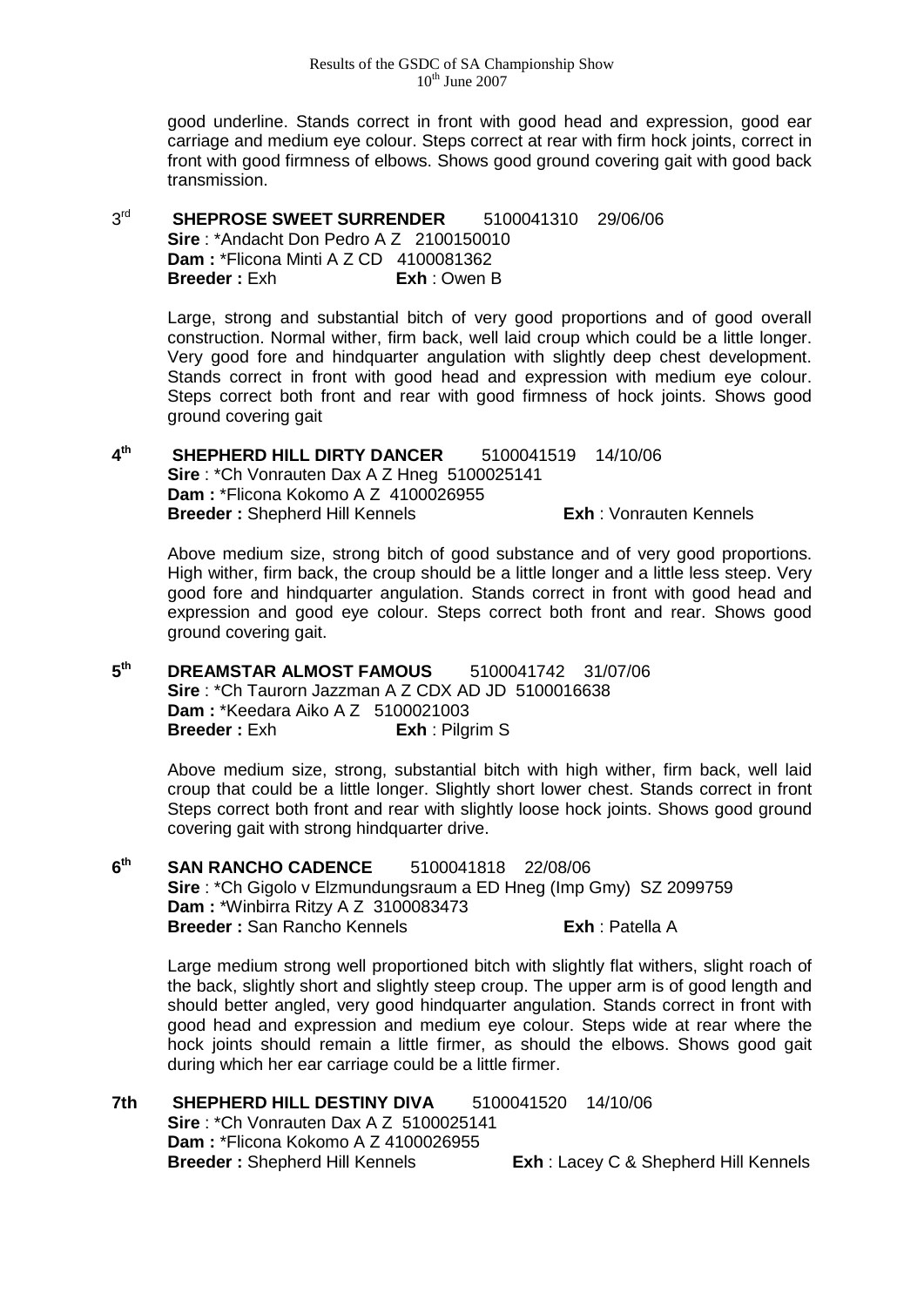Missing P1 lower left. Above medium size, medium strong bitch with slightly flat withers, firm back, short and steep croup. Good fore and very good hindquarter angulation. Stands correct in front with good ear carriage, and strong head where the eyes could be a little darker. Steps wide at rear with hock joints loose. Shows good gait however the ligamentation over the back should remain a little firmer.

## **8th GEWALT PRINCESS POOKIE** 5100041839 16/08/06 **Sire** : \*Ch Gigolo v Elzmundungsraum a ED Hneg (Imp Gmy) SZ 2099759 **Dam : \*Sagenhaft Exocet A Z 5100029797<br><b>Breeder : Exh Fxh : Crozier Exh** : Crozier S

Large, strong substantial bitch with high withers, firm back, short and steep croup. The upper arm could be fractionally better angled, very good hindquarter angulation. Stands correct in front with good head and expression, good ear carriage, medium eye colour. Steps wide at rear with loose hock joints, slightly wide in front. Shows good gait however should carry her withers a little higher during movement.

**9th DARKKNIGHT TOBLERONE** 5100041851 15/06/06 **Sire** : \*Ch Gigolo v Elzmundungsraum a ED Hneg (Imp Gmy) SZ 2099759 **Dam :** \*Darkknight Jasmin A Z 5100024187 **Breeder :** Exh **Exh** : Darkknight Kennels

Medium size, medium strong slightly elongated bitch with normal withers, firm back well laid but slightly short croup. Normal chest development with good underline. Short, slightly steep upper arm, very good hindquarter angulation. Stands correct in front. The head should be a little stronger, eye colour darker. Steps correct at rear with good firmness of hock joints, correct in front where the elbows should remain a little firmer. Shows good gait where the ligamentation over the back should remain firmer.

# **Junior Bitch**

**1st GRANDWEST HARLEM ROSE** 6100046654 29/05/06 **Sire** : \*Yello vd Ybajo Hoeve a Z SchH3 IPO 3 (Imp Ndl) NHSB 2359112 **Dam : \*Iccara With Love A Z 6100025623<br><b>Breeder :** Fxh **Exh Kitable Breeder :** Exh **Exh** : Willis D & C

60cms Large, medium strong, well proportioned bitch of harmonious construction with high withers, firm back, well moulded croup which should be a little less steep. The upper arm should be longer and better angled, very good hindquarter angulation. Normal chest development with good underline. Stands correct in front with good head and expression, medium eye colour. Steps correct at rear with good firmness of hock joints, steps correct in front where the elbows could be a little firmer. Shows very good ground covering gait with good back transmission.

**2nd VONPETA DIPSTICK A Z** 5100039085 31/12/05 **Sire** : \*Ch Gigolo v Elzmundungsraum a ED Hneg (Imp Gmy) SZ 2099759 **Dam :** \*Ch Vonpeta Taykall by Storm A Z 5100022730<br>**Breeder :** Exh **Exh :** Damarell PN & Pike **Exh** : Damarell PN & Pike JE

Large strong bitch of very good substance with high wither, firm back, correct length and lay of croup. The upper arm could still be better angled, very good hindquarter angulation. Normal forechest development with good underline. Stands correct in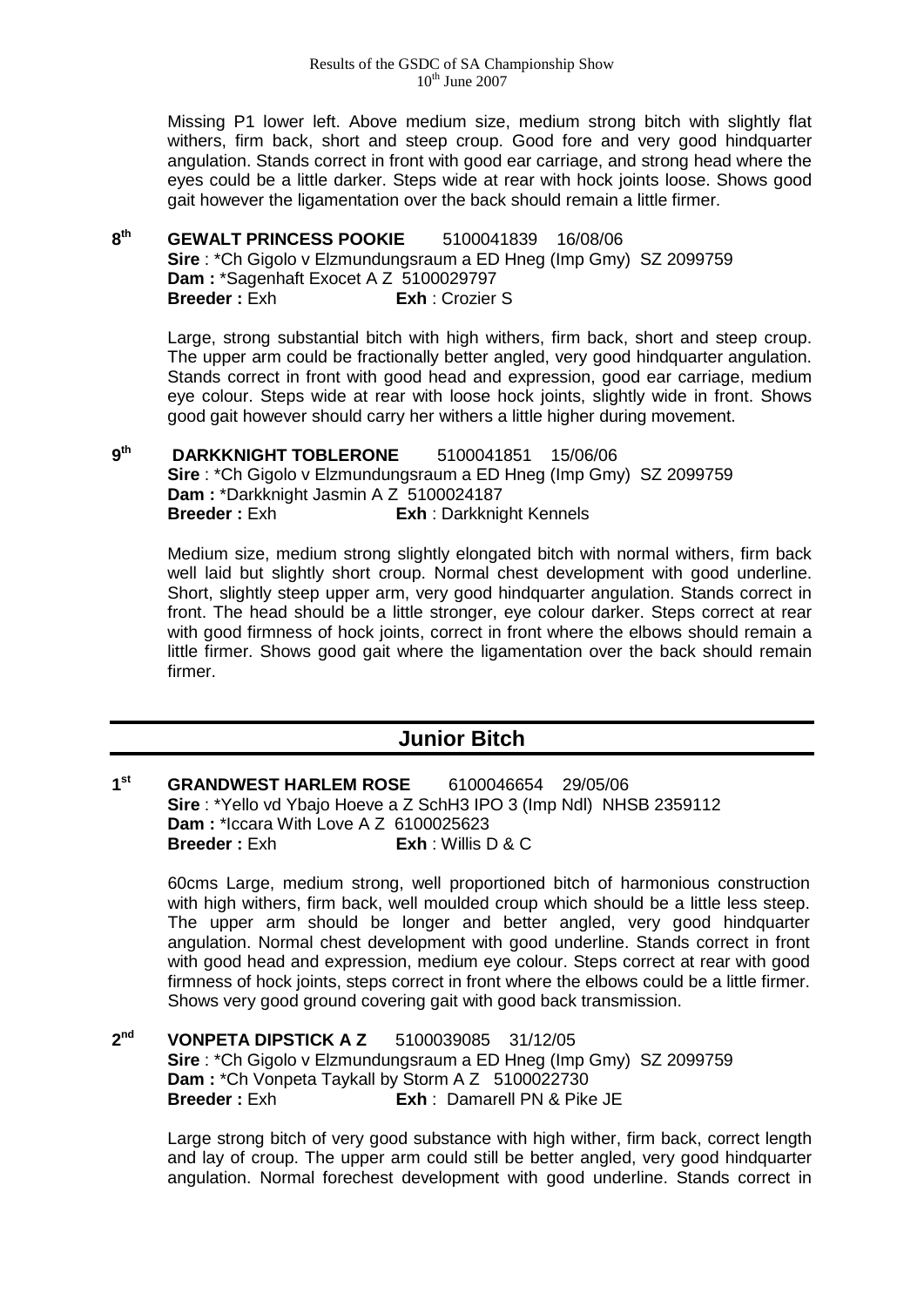front with good head and expression, correct ear carriage, correct eye colour. Steps correct at rear with hock joints slightly close, correct in front where the elbows could be slightly firmer. Shows very good ground covering gait with strong hindquarter drive and good forehand reach.

**3rd RANDINKA ZIGGY** 3100167469 10/04/06 **Sire** : \*Sannjesa Crusty Demon A Z 3100130498 **Dam :** \*Lassland Storm Out A Z 3100071755 **Breeder :** Exh **Exh** : Green G

> 61cms Large medium strong bitch of very good proportions and harmonious construction. Good withers, firm back, well moulded croup which could be a fraction longer. The upper arm is of good length but could still be better angled, very good hindquarter angulation. Stands correct in front with good head and expression, good ear carriage and medium eye colour. Steps correct at rear with hock joints close, steps correct in front with good firmness of elbows. Shows very good ground covering gait with good hindquarter drive and slightly restricted forehand reach.

**4th RHOSYN SECRET LYES** 5100040788 10/05/06 **Sire** : \*Ch Gigolo v Elzmundungsraum a ED Hneg (Imp Gmy) SZ 2099759 **Dam :** \*Rhosyn Vital Splash A Z 5100021078 **Breeder :** Exh **Exh** : Rhosyn Kennels

59.5cms Large, medium strong, well proportioned bitch with slight erect head carriage. High wither, firm back, well laid croup which should be a fraction longer. Very good fore and hindquarter angulation. Stands correct in front with well formed feet, good head, medium eye colour and good ear carriage. Steps wide at rear, correct in front with good firmness of hock joints and elbows. Shows good gait.

**5th RHOSYN QUITE THE TART A Z** 5100039436 17/01/06 **Sire** : \*Ch Gigolo v Elzmundungsraum a ED Hneg (Imp Gmy) SZ 2099759 **Dam :** \*Rhosyn Josy A Z - 5100008857<br>**Breeder :** Exh **Exh :** Rho **Exh** : Rhosyn Kennels

59cms Well above medium size, medium strong, slightly elongated bitch with high withers, firm back, short, slightly steep croup. The upper arm is short and should be better angled, very good hindquarter angulation. Normal chest development. Stands correct in front with slightly open feet. Good head and expression, medium eye colour. Steps correct at rear with firm hock joints. Correct in front where the elbows should be a little less open. Shows very good ground covering gait with slight restriction in the forehand reach.

**6th AZUREBRIGHT CHANEL** 51000039513 12/02/06 **Sire** : \*Vondoussa Guns N Roses A Z 51000029707 **Dam :** Azurebright Cheyanne Z 51000026623<br>**Breeder :** Exh **Exh** : Smalbil R **Breeder :** Exh **Exh** : Smalbil R

> 60cms Large, strong and substantial bitch of very good proportions. High wither, firm back, slightly short and slightly steep croup. Very good fore and hindquarter angulation. Slightly deep chest development. Good underline. Stands correct in front with strong head, very good expression, and dark eye colour. Steps a little wide at rear with hock joints very close, correct in front. Shows good gait with a tendency to fall on the forehand.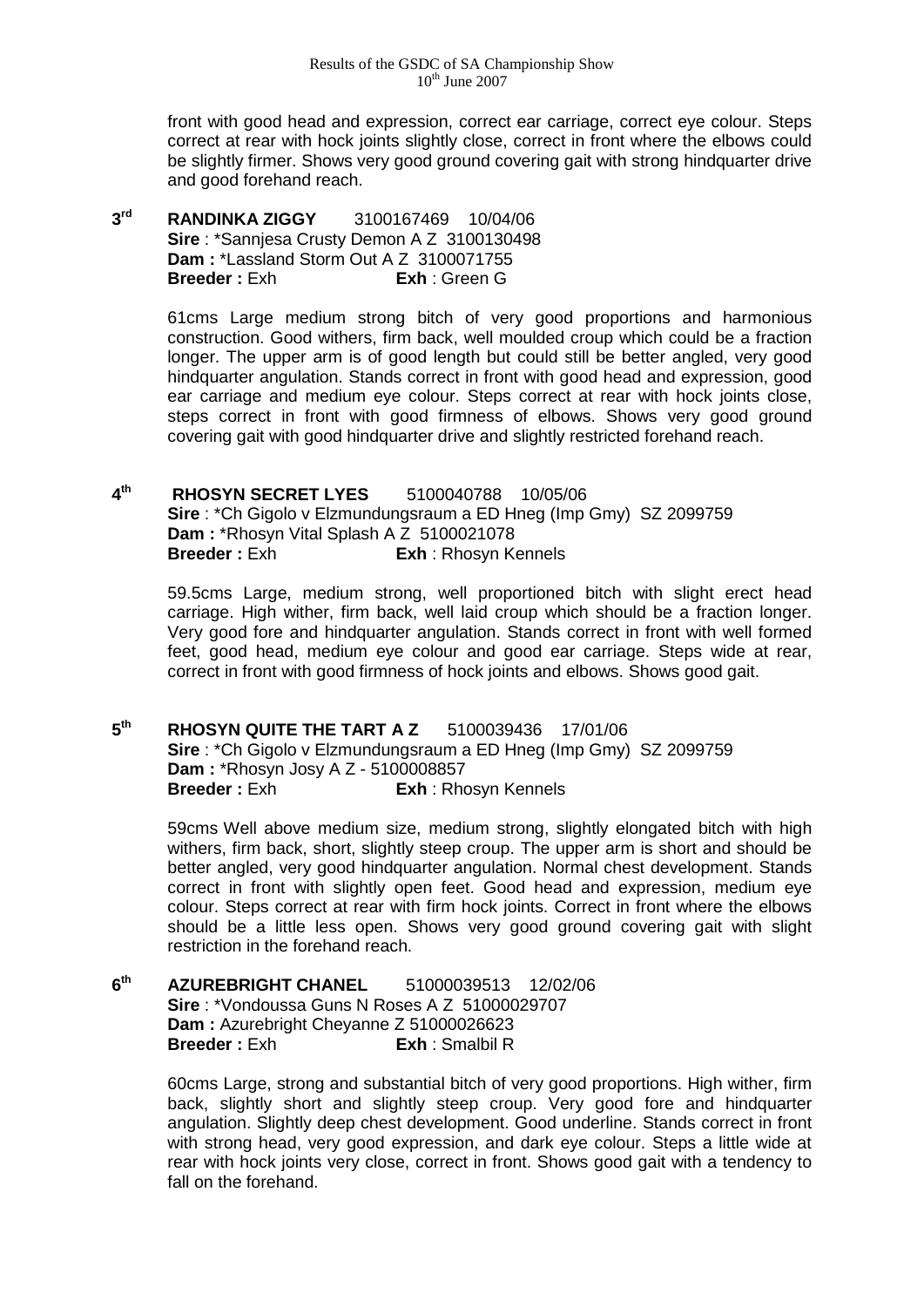## **7th VONPETA ELLE ON EARTH** 5100040833 16/05/06 **Sire** : \*Ch Gigolo v Elzmundungsraum a ED Hneg (Imp Gmy) SZ 2099759 **Dam : \*Ch Vonpeta Sheeza Mona A Z 5100017939**<br>**Breeder : Exh Exh : Damarell PN & F Exh** : Damarell PN & Pike JE

59cms Well above medium size, strong and substantial bitch of grey colour. Whose pigmentation should be a little more intense. High wither, firm back, slightly steep, slightly short croup. The upper arm could still be better angled, very good hindquarter angulation. Fairly deep chest formation, stands correct in front with good head and expression. Good eye colour. Steps slightly wide at rear, correct in front where the hock joints and elbows should be a little firmer. Shows good gait where she should carry her withers a little higher.

## **Intermediate Bitch**

### **GRADING: VERY GOOD**

**1ST \* ALDERHAUS IM ALLY CAT A Z** 6100043836 09/08/05 **Sire** : \*Orpheus vd Krauterwiese a ED SchH3 Hneg (Imp Gmy) SZ 2081259 **Dam : \*Jentol Annas Venita A Z 6100019501<br><b>Breeder : Exh Exh** : Alder P **Breeder:** Exh

59cms. Large, strong, substantial and slightly elongated bitch with a very good topline, well moulded croup which could be a fraction longer, Good fore and very good hindquarter angulation. Good chest development, very good underline. Stands correct in front with good head and expression and good eye colour. Steps very correct at rear with firm hock joints, correct in front where the elbows could be fractionally firmer. Shows very good ground covering gait with good hindquarter and very good forehand reach.

**2nd \* VONPETA CHAMPAGNE A Z** 5100036846 15/06/05 **Sire** : \*Vonpeta Questor A Z Hneg 5100012653 **Dam : \*Ch Eisenland B Witched A Z 6100011134<br><b>Breeder : Exh Exh** : Damarell PN 8 **Exh** : Damarell PN & Pike JE

> 58.5cms Well above medium size, strong, substantial bitch of very good pigment and good colouration. High wither, firm back and good croup. Slightly high tail set. Good fore and lower chest development with good underline. The upper arm could still be a fraction longer and better angled, very good hindquarter angulation. Stands correct in front with well formed feet. Good head and expression, good ear carriage, correct eye colour. Steps slightly wide at rear with hock joints close and loose, correct in front. Shows very good ground covering powerful gait.

**3rd \* LEPPSDORF WINEMA A Z** 5100038170 26/09/05 **Sire** : \*Ch Aimsway Abacus A Z Hneg 2100096239 **Dam : \*Sheprose Im Intriguing A Z 5100012567<br><b>Breeder : Hume L Exh** : van C **Exh** : van Groen CM & GP

> 56cms Just below medium size bitch of very harmonious construction and of good type and pigment. Good withers, firm back, slightly short and slightly steep croup. The upper arm should be better angled, very good hindquarter angulation. Normal chest development where the lower chest could be just a little longer. Stands correct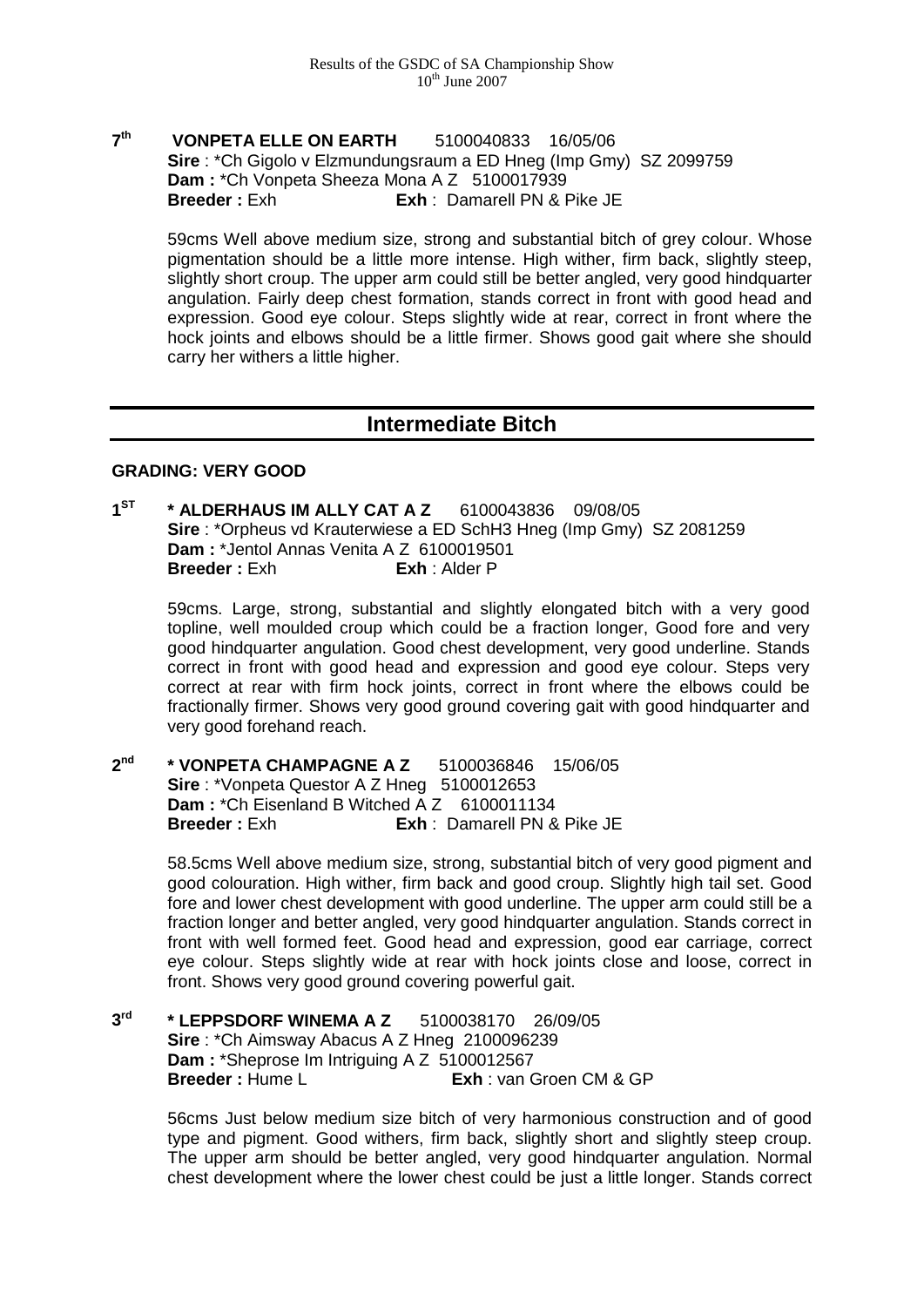in front with good head and expression and good eye colour. Steps wide at rear with firm hock joints, wide in front where the elbows could be a little firmer. Shows very good ground covering gait with good back transmission.

**4th TORKELLI ANGEL A Z** 3100159508 22/11/05 **Sire** : \*Tardel Cracka Jack A Z 3100094542 **Dam :** Schaeferhund Senta 3100106844 **Breeder :** Exh **Exh** : Lester B & Mrs J

> Double P1 upper left. 60.5cms Large, well proportioned bitch with good wither, firm back, well moulded but short croup. The upper arm is slightly short and slightly steep, very good hindquarter angulation. Stands correct in front with good head and expression, good dark eye colour. Steps slightly wide at rear with hock joints close and slightly loose, steps correct in front. Shows very good ground ground covering gait with a slight restriction in forehand reach.

**5th TONAKER DASH OF CLASS** 5100038633 16/11/05 **Sire** : \*Ch Gigolo v Elzmundungsraum a ED Hneg (Imp Gmy) SZ 2099759 **Dam :** \*Denargun Shenanigan A Z 3100026899 **Breeder :** Exh **Exh** : Tonaker Kennels

60cms Large, medium strong, slightly elongated bitch with good withers, firm back, slightly short and slightly steep croup. Very good long upper arm which could be slightly better angled, very good hindquarter angulation. The pasterns could be a little firmer, stands correct in front with good head and expression, good ear carriage, medium eye colour. The gold colour should be a little more intense. Steps very correct both front and rear with firm hock joints, the elbows should remain a little firmer. Shows good ground covering gait with a slight restriction in the forehand reach.

**6th \* DARKKNIGHT QUESHA A Z** 5100037312 12/06/05 **Sire** : \*Ch Astasia Heico A Z Hneg 4100060936 **Dam : \*Adelora Sasha A Z 2100104217<br><b>Breeder :** Exh **Exh Exh** : Dark **Exh** : Darkknight Kennels

> 58.5 Well above medium size, medium strong bitch of good proportions with high withers, firm back, well moulded croup. The upper is short and should be better angled, very good hindquarter angulation. Normal chest development with good underline. Stands correct in front with good head and expression and good ear carriage, medium eye colour. Steps correct at rear with good firmness of hock joints, correct in front with good elbows. Shows very good ground covering gait.

**7th GILARISHA IM A TRAMP A Z** 5100036177 23/03/05 **Sire** : \*Ch Astasia Heico A Z Hneg 4100060936 **Dam :** \*Ch Gilarisha Corka A Z 5100021756 **Breeder :** Exh **Exh** : Archbold I & R

> 60.5 Large strong substantial bitch of very good proportions with normal wither, firm back, slightly steep croup. The upper arm should be longer and slightly better angled, very good hindquarter angulation. Fairly deep chest development. Stands correct in front with good head and expression, good ear carriage and dark eye colour. Steps slightly wide at rear where the hock joints could be firmer, correct in front. Shows very good ground covering gait with good back transmission.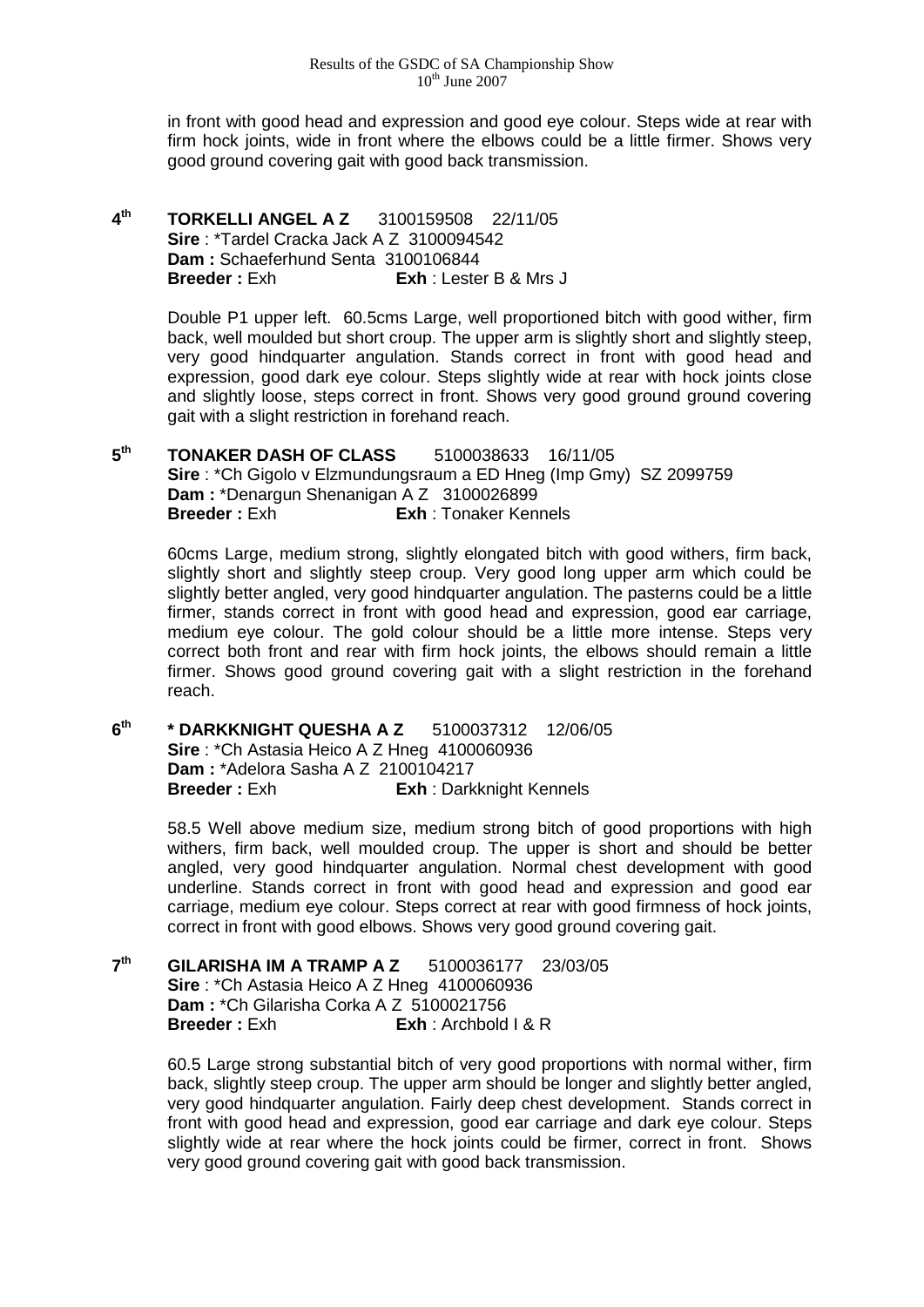## 8th **SHEPHERD HILL CASSIDY A Z** 5100037646 09/09/05 **Sire** : \*Grantaro Gero A Z Hneg 3100067460 **Dam : \*Flicona Kokomo A Z 4100026955<br><b>Breeder : Exh Exh** Sheph **Exh** : Shepherd Hill Kennels

57cms Medium size, well proportioned bitch of very good overall construction. High wither, firm back, well moulded croup. The upper arm is short and should be better angled, very good hindquarter angulation. Good forechest development with very good underline. Stands correct in front with good head where the eye colour should be a little darker. Steps wide at rear with hock joints close, steps correct in front. Shows good gait where the ligamentation over the back should remain a little firmer.

## **Open Bitch**

### **GRADING: EXCELLENT**

**1st \*CH VONPETA TAYKALL BY STORM A Z** 5100022730 25/01/02 **Sire** : \*Vonpeta Questor A Z Hneg 5100012653 **Dam : \*Ch Eisenland B Witched A Z 6100011134<br><b>Breeder : Exh Exh Exh Damarell PN 8 Breeder :** Exh **Exh** : Damarell PN & Pike JE

58.5cms Well above medium size, well constructed, harmonious bitch of very good pigment and very good proportions. High wither, firm back, well moulded croup. The upper arm could still be longer and better angled, very good hindquarter angulation. Good chest proportions, lovely underline. Stands correct in front with good head and expression, correct ear carriage and lovely dark eyes. Steps correct both front and with very good firmness of hock joints, the elbows could be still closer laying. Shows very good far reaching gait.

**2nd \* VONPETA AVENUE TOLDER A Z** 5100033945 18/09/04 **Sire** : \*Uno vd Urbecke a Z Hneg (Imp Gmy) SZ 1948206 **Dam :** \*Ch Vonpeta Sheeza Mona A Z 5100017939 **Breeder :** Exh **Exh** : Damarell PN & Pike JE

> 61cms Large, strong and substantial bitch of very harmonious construction with high wither, firm back, well moulded croup which could be a fraction longer. Very good fore and hindquarter angulation. Normal chest development with very good underline. Stands correct in front with very good head and expression and lovely dark eye colour. Steps correct at rear with firm hock joints, steps correct in front with firm elbows. Shows very strong powerful gait.

**3rd \* RHOSYN KOOLMINT A Z** 5100034420 21/11/04 **Sire** : \*Rhosyn Kriskross A Z Hneg 5100009936 **Dam : \*Rhosyn Xotic A Z 510024636<br><b>Breeder : Exh Exh Exh** C **Breeder :** Exh **Exh** : Collins SJ & C

> 60cms Large, strong, substantial bitch of very good harmonious construction with good wither, firm back, well moulded croup which could be a little less steep. The upper arm should be longer and better angled, very good hindquarter angulation. Normal chest development with good underline. Stands correct in front with good head and expression, medium eye colour. The tan colour could be a little more intense. Steps correct both front and rear whereby the hock joints could be a little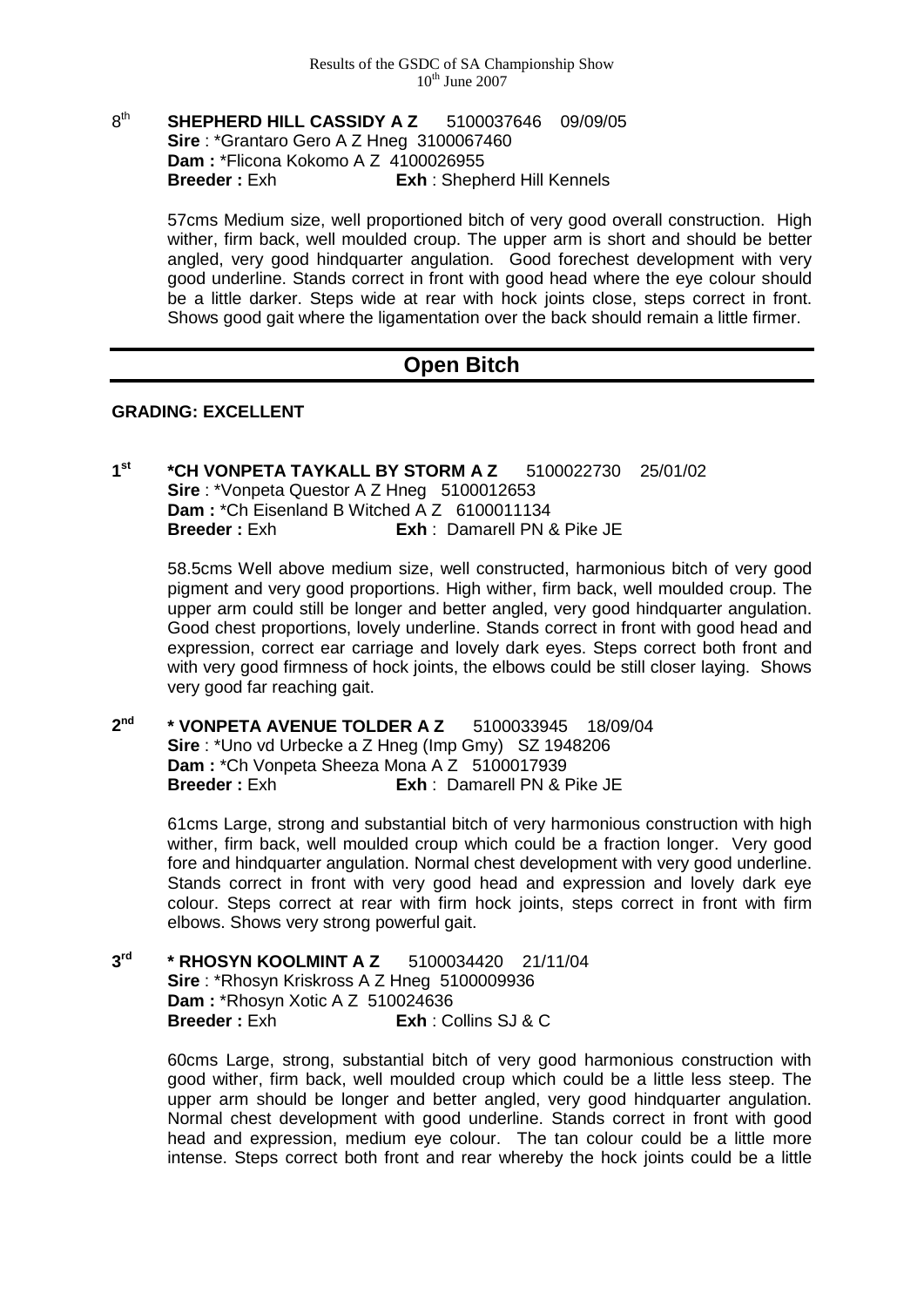firmer. Shows very good far reaching gait with strong hindquarter drive and good forehand reach with good back transmission.

**4th \* BRUANGIE GOLDEN DUST A Z** 5100036710 07/06/05 **Sire** : \*Rhosyn Kriskross A Z Hneg 5100009936 **Dam : \*Bruangie Willow Mist A Z 5100023364 Breeder : Exh Exh : Corlett Mrs V** 

> 60.5cms Large, well proportioned, well constructed bitch with normal wither, firm back and good croup. The long upper arm could still be better angled, very good hindquarter angulation. Normal forechest development where the lower chest could be a little longer. Stands correct in font with good head and expression, good eye colour and ear carriage. Steps slightly wide at rear with good firmness of hock joints, correct in front, the elbows could be a little firmer. Shows very good ground covering gait with good hindquarter drive and good forehand reach.

**5th \* SIWA v GELPER HOF a Z (Imp Gmy)** SZ 2119494 12/09/02 **Sire** : \*Ocana du val D'Anzin a SZ 2073669 **Dam : \***Ossie v Gelper Hof a SZ 2022074 **Breeder :** Hausmann U **Exh** : Volscain Kennels

61cms Large bitch of maximum size, of very good proportions with high withers, firm back and well moulded croup. The upper arm could still be better angled, very good hindquarter angulation. Normal chest development with good underline. Stands correct in front, good head and expression, medium eye colour. Steps slightly narrow at rear, correct in front. The hock joints could be fractionally firmer. Shows very good ground covering gait during which the ears could remain a little firmer.

**6th \* ALBATA NIKKI A Z** 4100110336 29/05/04 **Sire** : \*Ch Astasia Heico A Z Hneg 4100060936 **Dam :** \*Ch Albata Wicki A Z **Breeder :** Exh **Exh** : Aili F & C

> 61cms Large, well proportioned bitch of good overall construction with high withers, firm back, well moulded croup. Normal chest development with very good underline. Stands correct in front with good head and very good expression, correct ear carriage and lovely dark eye colour. Steps correct at rear with firm hock joints, correct in front. Shows good ground covering gait with good hindquarter drive, the forehand reach is slightly restricted.

**7th \* LEPPSDORF SERITA A Z** 5100028701 26/05/03 **Sire** : \*Adelora Whispering Jack A Z Hneg 2100121662 **Dam : \*Sheprose Im Intriguing A Z 5100012567<br><b>Breeder : Exh Exh :** Hume L **Breeder:** Exh

> 60.5cms Large, very strong and substantial bitch of very good overall construction. High wither, firm back, the croup is slightly short and steep. Very good angulations of both the fore and hindquarter. Normal chest development with a very tidy underline. Stands correct in front with good head and epxression, good ear carriage and good eye colour. Steps wide at rear with firm hock joints, steps wide in front where the elbows should be a litle firmer. Shows good ground covering gait with strong hindquarter drive and good forehand reach.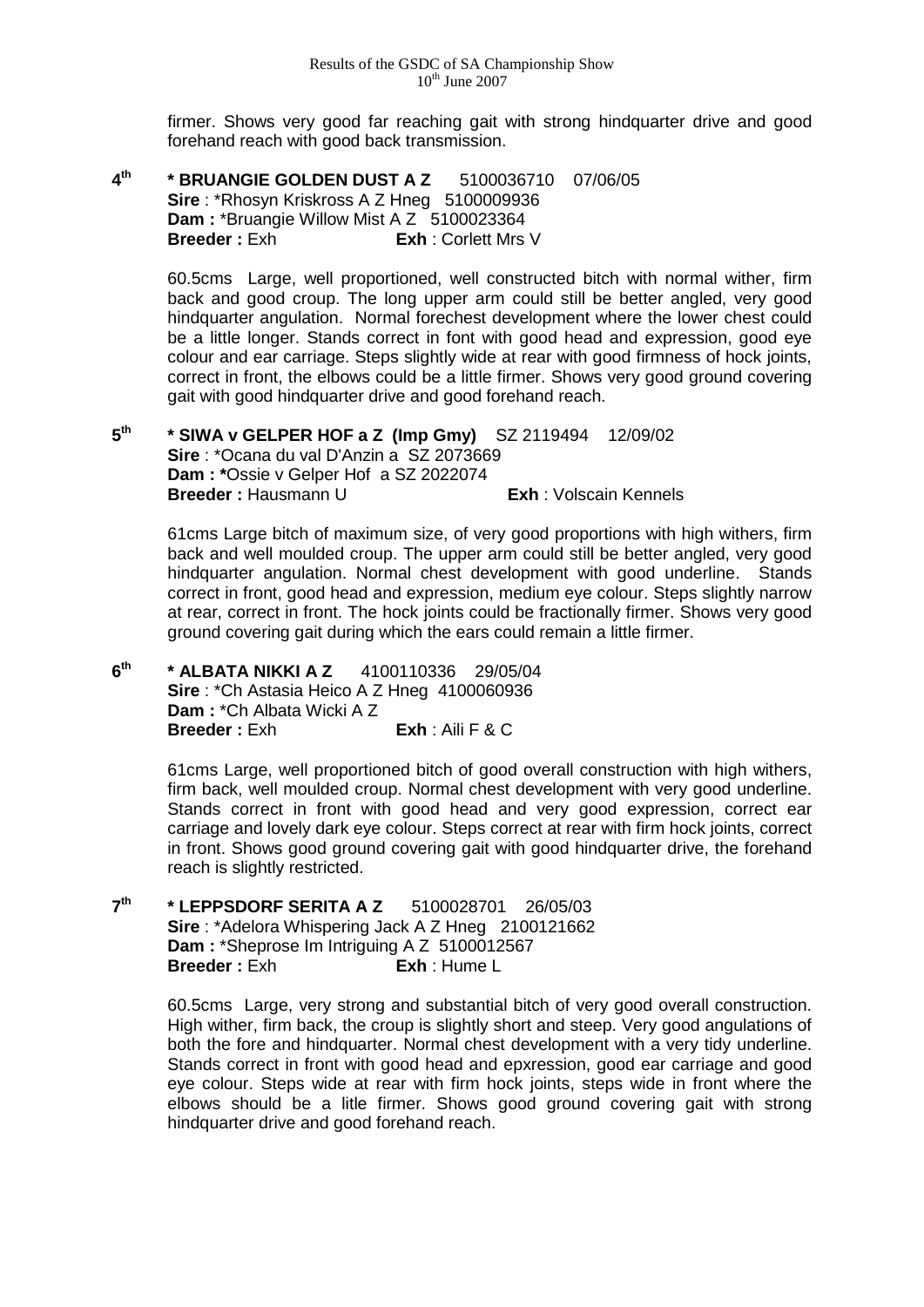**8th \*RHOSYN IZ ADORABLE A Z** 5100033601 05/08/04 **Sire** : \*Rhosyn Kriskross A Z Hneg 5100009936 **Dam : \*Rhosyn Ginzano A Z 5100002022<br><b>Breeder :** Exh **Exh Exh** : Collins **Breeder :** Exh **Exh** : Collins SJ & C

> 60.5cms Large, strong, substantial, slightly elongated bitch whose pigment could be little stronger. Good wither, firm back, and well moulded croup which could be a little less steep. Good fore and very good hindquarter angulation. Normal fore and lower chest development. Stands correct in front with good head and expression, medium eye colour. Steps correct at rear, with firm hock joints. Correct in front where the left elbow could be a little firmer. Shows good ground covering gait with strong hindquarter drive where the forehand reach a little freer.

**9th \* ALDAHOVEN HIGH FIDELITY A Z** 5100023615 27/03/02 **Sire** : \*Sing Ch Nitro v Tronje a Z Hneg (Imp Sing) SZ 2020041 **Dam :** \*Aldahoven Magenta A Z 1615122 **Breeder :** Rumble Mrs A **Exh : Kunama Kennels** 

GSDCA Tooth Certificate 130 removed P1. 60.5cms Large bitch of very good type with high wither, firm back, slightly short slightly flat croup. The upper arm could still be better angled, very good hindquarter angulation. Normal chest development. Stands correct in front with strong but still feminine head, correct ear carriage, lovely dark eye colour. Steps correct both front and rear with good firmness of hock joints. Shows very good ground covering gait with good back transmission.

**10th \* SAN RANCHO AURORA A Z** 5100032840 02/06/04 **Sire** : \*Jasso vd Bimsgrube a Z (Imp Gmy) SZ 2014843 **Dam : \*Winbirra Ritzy A Z 3100083473**<br>**Breeder : Exh Exh : San Exh** : San Rancho Kennels

> 57cms Medium strong bitch of correct medium size, of very good proportions with normal wither, firm back, well moulded croup which could be a fraction longer. The upper arm should be longer and better angled, very good hindquarter angulation. Normal chest development. Stands correct in front with good head and expression, medium eye colour. Steps wide at rear with hock joints close and correct in front. Shows very good ground covering gait.

**11th \* VONDOUSSA GEORGIE GIRL A Z ET PT** 5100029709 26/08/03 **Sire** : \*Nilson v Wildsteiger Land a Z Hneg (Imp Gmy) SZ 2062603 **Dam : Grundelhardt Wild Witch A Z HT 5100016565<br><b>Breeder : Exh Exh** : Vondoussa Kenn **Exh** : Vondoussa Kennels

60.5cms Large, medium strong, slightly elongated bitch with good wither, firm back, slightly short, slightly steep croup. The upper arm should be longer and better angled and the hindquarter angulation should be a little more pronounced. Stands correct in front, the head could be a fraction stronger, good ear carriage, medium eye colour. Steps slightly wide at rear with firm hock joints, the elbows could still be a little firmer Shows good gait.

**12th \* BRUANGIE DANCING STAR A Z** 5100034223 10/10/04 **Sire** : \*Leberhine Ijaz A Z Hneg 5100014919 **Dam :** \*Bruangie Penny Royale A Z 5100014427 **Breeder :** Corlett Mrs V **Exh** : Mayne B & Phillis J/Bruangie Kennels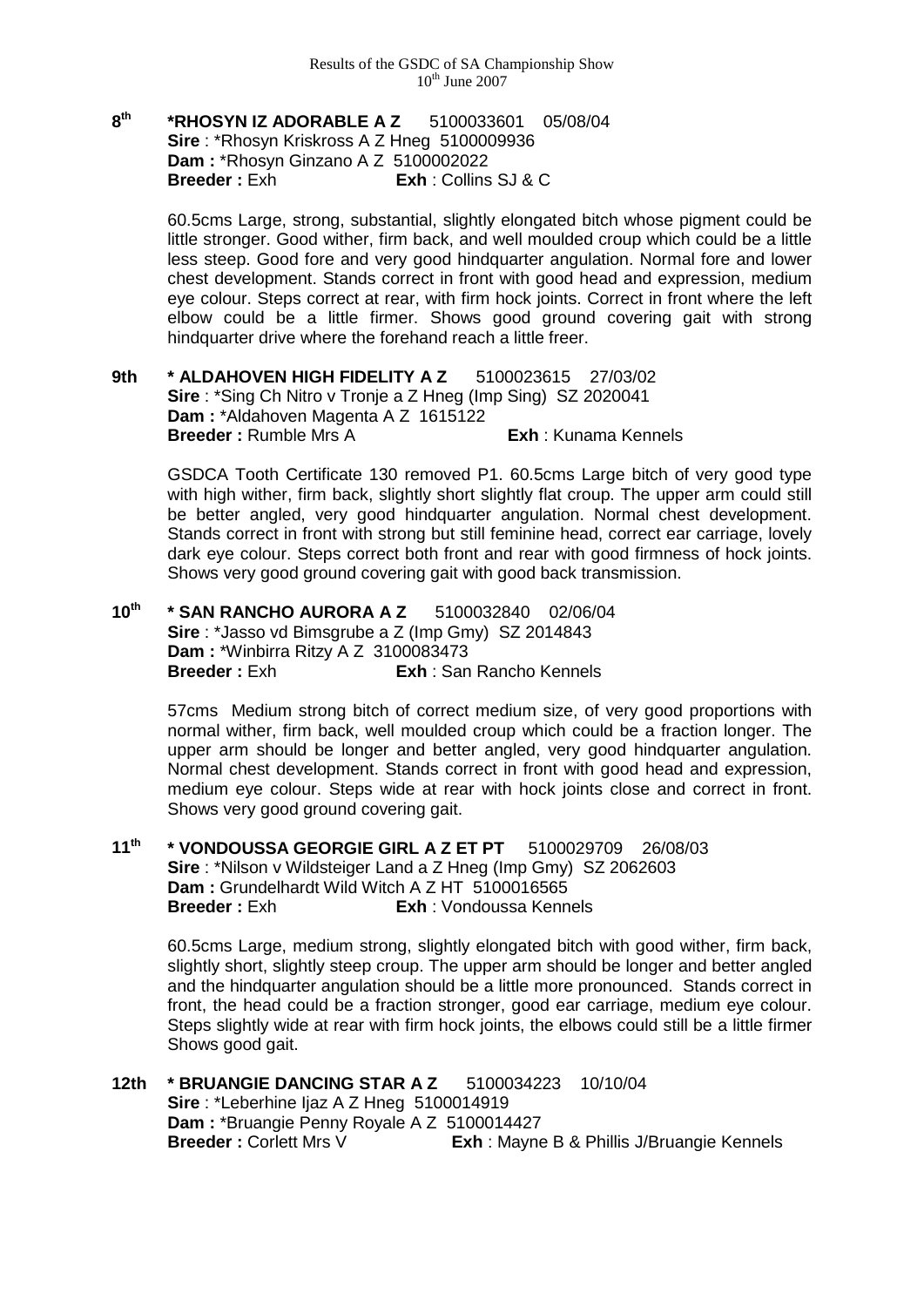#### Results of the GSDC of SA Championship Show  $10^{th}$  June 2007

58cms Well above medium size, medium strong bitch with slightly flat wither, firm back, short and steep croup. The upper arm should be longer and better angled, very good hindquarter angulation. Normal chest development with slightly short lower chest. Normal forechest development. Stands correct in front with good head and expression, good ear carriage and good eye colour. Steps slightly wide at rear with firm hock joints, correct in front. Shows good gait

## **CHALLENGE BITCH \*CH VONPETA TAYKALL BY STORM A Z**

**RESERVE CHALLENGE BITCH \* VONPETA AVENUE TOLDER A Z** 

### **ALL DOG CLASSES**

**Herr Frank Goldlust Germany**

# **Baby Puppy Dog**

### **GRADING: VERY PROMISING**

- **1ST RHOSYN UNTOLD HERO** 5100043402 17/12/06 **Sire** : \*Ch Gigolo v Elzmundungsraum a ED Hneg (Imp Gmy) SZ 2099759 **Dam :** \*Rhosyn Dopey Hopey 'A 'Z' **Breeder : Collins SJ & C** Exh : Helbig Miss L
- **2nd ARKAHLA PHANTOM MENACE** 5100043846 27/01/07 **Sire** : \*Ch Gigolo v Elzmundungsraum a ED Hneg (Imp Gmy) SZ 2099759 **Dam : \*Arkahla Limerick A Z 5100034691<br><b>Breeder :** O'Loughlin W & J **Exh** : Collins SJ & C/O'Loughlin W& J
- **3rd KARDIN KRUGER** 3100179267 29/12/06 **Sire** : \*Kwint v Juerikstall a ED (Imp Ndl) NHSB 2501936 **Dam :** \*Kardin Royal Rosy A Z 3100112073 **Breeder :** Kardin Kennels **Exh** : Zandrac Kennels
- **4th ZANDRAC THE EDGE** 3100182545 04/02/07 **Sire** : \*Kwint v Juerikstall a ED (Imp Ndl) NHSB 2501936 **Dam : \*Zandrac Rivendell A Z 310090529<br><b>Breeder :** Exh **Exh Exh** : Jones **Breeder :** Exh **Exh** : Jones A & R
- **5th VOLSCAIN QANTO** 3100181519 15/02/07 **Sire** : \*Karlos vd Werther-Muhle a ED (Imp Gmy) SZ 2129480 **Dam : \*Molle vd Werther-Muhle a ED (Imp Gmy) SZ 2142864<br><b>Breeder : Exh Exh :** Volscain Kennels **Exh** : Volscain Kennels

# **Minor Puppy Dog**

**1st BABENBERG EL DORADO** 5100042290 12/10/06 **Sire** : \*Ch Gigolo v Elzmundungsraum a ED Hneg (Imp Gmy) SZ 2099759 **Dam : \*Bruangie Aztec Princess A Z 5100028574**<br>**Breeder : Exh Exh : Delucia J & J Breeder :** Exh **Exh** : Delucia J & J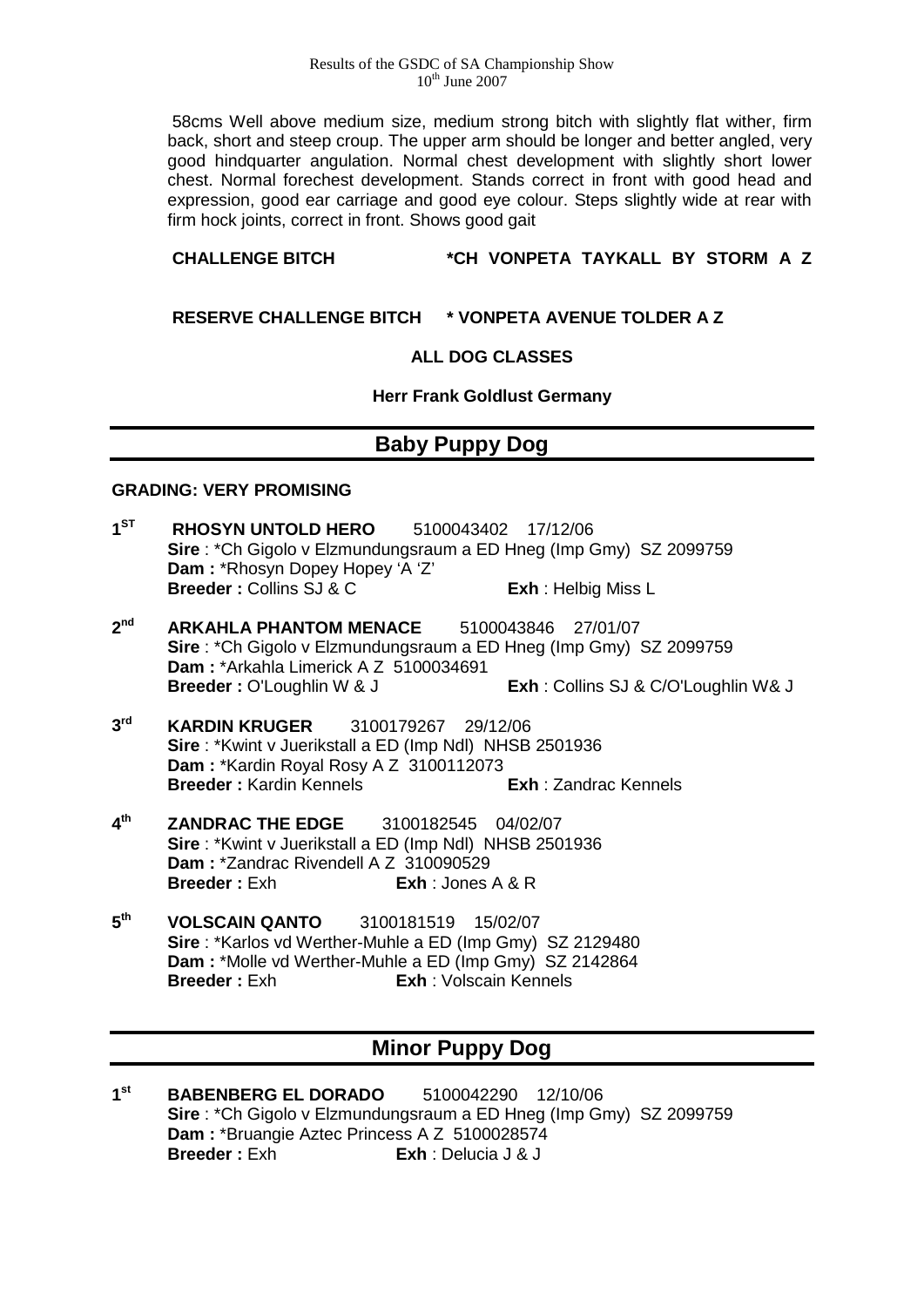Double P 1 Above medium size, medium strong, slightly elongated dog of good construction. Good head. Very good topline. The upper arm should be better angled, very good hindquarter angulation. Normal chest development. Stands correct in front. Shows correct sequence of steps. During movement shows far reaching fleeting movement with strong hindquarter drive.

**2nd FRIEDENTAL COLAS LUKE** 6100049226 10/11/06 **Sire** : \*Karlrach Stone Th Crows A Z Hneg 2100046878 **Dam : \*Friedental Rum N Cola A Z 6100010436<br><b>Breeder : Humphries NA Limphries 1 Breeder :** Humphries NA **Exh** : Humphries NA & RP

Large, dog of medium bone strength with good head, the eye colour should be darker. Good wither and topline, steep croup. Very good angulation of the fore and hindquarter. Good chest development. Stands correct in front, steps narrow at rear, still correct in front. Shows very good ground covering gait with pronounced hindquarter drive.

**3rd BRUANGIE LATVIAN LAD** 5100042199 23/09/06 **Sire** : \*Ch Gigolo v Elzmundungsraum a ED Hneg (Imp Gmy) SZ 2099759 **Dam :** \*Bruangie Anastasia A Z 5100028576 **Breeder :** Exh **Exh** : Corlett Mrs V

Large medium strong dog of very good pigment and normal masculinity. Good withers and topline, the croup and the upper arm should be a little longer, very good hindquarter angulation. Good chest development. Stands correct in front. Shows correct sequence of steps. During movement shows very good far reaching fleeting gait.

**4th LEBERHINE EVEREST** 5100042629 06/11/06 **Sire** : \*Leberhine Ijaz A Z Hneg 5100014919 **Dam :** \*Sagenhaft Dubl O Seven A Z 5100029803 **Breeder : Garvican H/Evans R & D Exh : DeLuca B & Maurer Miss H** 

Above medium size, medium strong, dry and firm dog with good head. Good wither, firm back, and good lay of the croup. The upper arm should be longer and better angled, very good hindquarter angulation. Slightly short underchest. Stands correct in front. Steps straight front and rear. During movement shows good hindquarter drive where the forehand should be freer.

**5th TONAKER ELDORADO** 5100042764 30/10/06 **Sire** : \*Delaforce Godfather A Z Hneg 5100022665 **Dam : \*Denargun Shenanigan A Z 3100026899<br><b>Breeder : Exh Breeder : Exh Breeder** : Exh Breeder **Breeder :** Exh **Exh** : Tonaker Kennels

> Medium size medium strong dry and firm dog of very good pigment. Good head the right ear is tilted slightly inwards. The eye colour should be darker. Good withers, harmonious topline, good fore and very good hindquarter angulation. Normal chest development. Normal when viewed from front. Steps correct both and rear. During movement shows fleeting gait however overall should be more expansive.

**6th LAGO BARONE** 5100042833 27/10/06 **Sire** : \*Kwint v Juerikstall a ED (imp NDL) NHSB 2501936 **Dam : \*Ch Adelora Zena A Z 2100147556<br><b>Breeder : Exh Breeder : Exh Exh** : Pittelli SS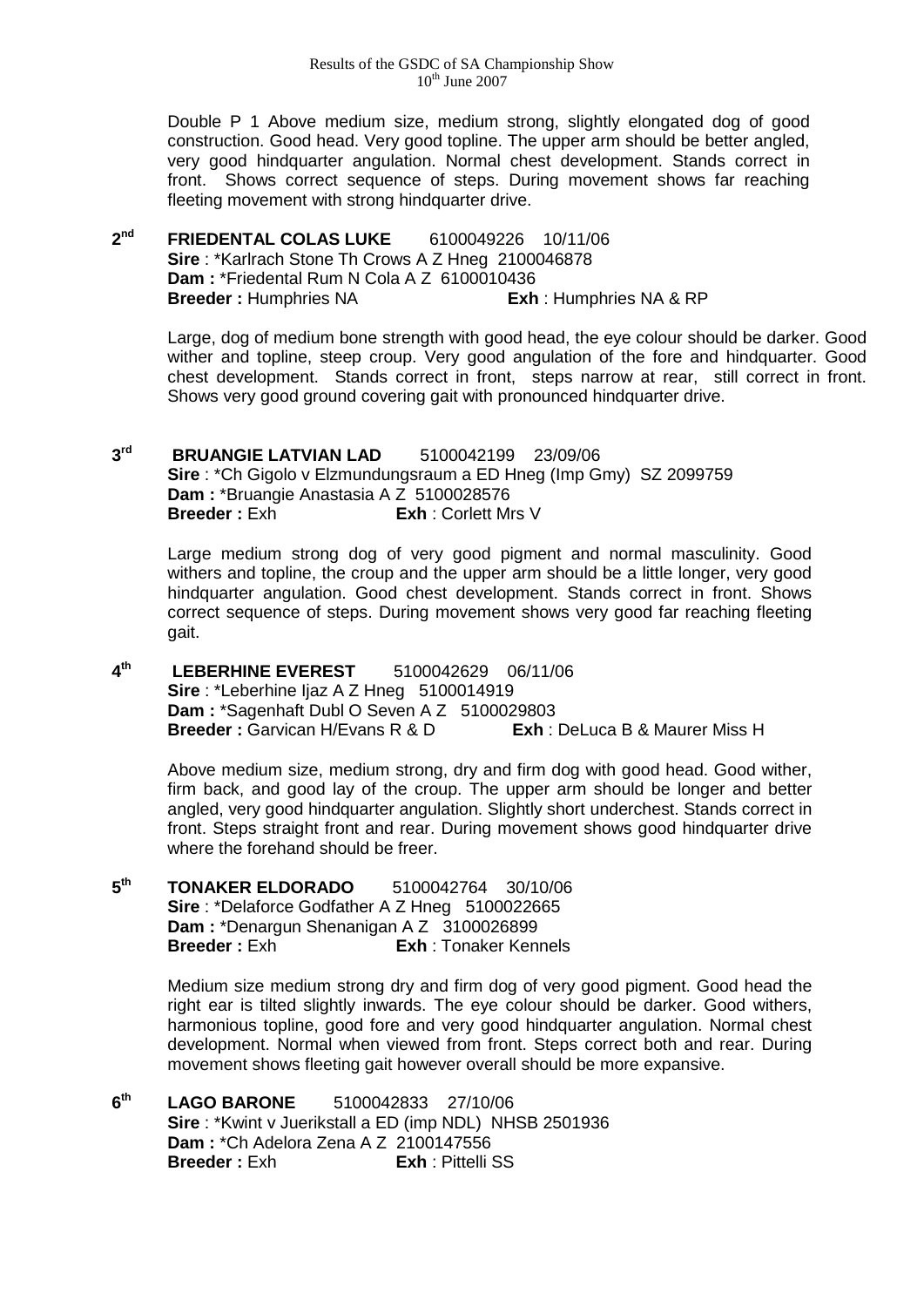Above medium size, medium strong dog of good body proportions. Strong head, good topline, the croup should be a little longer. Good fore and very good hindquarter angulation. Good chest development. Stands correct in front. Steps correct front and rear. Shows fleeting gait, the hindquarter drive should be a little more powerful.

### **GRADING: PROMISING**

**7th TONAKER ESPRINCE** 5100042765 30/10/06 Sire : \*Delaforce Godfather A Z Hneg 5100022665 **Dam :** \*Denargun Shenanigan A Z 3100026899<br>**Breeder :** Tonaker Kennels **Exh :** Newton D **Breeder : Tonaker Kennels** 

> Large, dog of medium bone strength and good overall firmness. Strong head, the eye colour should be darker. High wither, good topline, short croup. The upper arm is short, both the fore and the hindquarter angulation should be more pronounced Underdeveloped forechest. Stands correct in front. Steps correct both front and rear. During movement shows fleeting movement however both the forehand reach and the hindquarter drive should be more expansive.

# **Puppy Dog**

### **GRADING; VERY PROMISING**

**1st SEIGEN VANTAGE POINT** 6100048154 03/08/06 **Sire** : \*Pino v drei Birkenzwinger a Z (Imp Gmy) SZ 1927216 **Dam : \*Seigen All For Love A Z 6100036155**<br>**Breeder : Exh Fxh : Gallacher Exh** : Gallacher D & Mrs C

> 10 months old, large medium strong, expressive dog of very good dryness and firmness. The black saddle markings should be more defined. Good head and expression, very harmonious topline and still good croup. Good fore and very good hindquarter angulation. Good chest development. Stands correct in front. Steps correct front and rear. During movement shows far reaching gait with strong hindquarter drive where the forehand reach should be a little freer.

**2nd LASHADAS ACE OF HEARTS** 6100048546 20/08/06 **Sire** : \*Iccara Undercover Agent A Z Hneg 6100035506 **Dam :** \*Spellbinda Kellys Pride A Z 3100096514 **Breeder :** Lashadas Kennels **Exh** : Harris O

> 10 months old. Large medium strong dog of very good type, and very well pigmented. Strong head the eye colour should be darker. Very good topline. Good fore and very good hindquarter angulation. Good chest development, stands not quite in front. Steps correct at rear, wide in front. During movement shows far reaching ground covering gait with strong hindquarter drive and good forehand reach.

**3rd KUNAMA I SPY** 5100041709 20/08/06 **Sire** : \*Leberhine Ijaz A Z Hneg 5100014919 **Dam : \***Aldahoven High Fidelity A Z 5100023615<br>**Breeder : Exh Fxh : Kunama Kenn Breeder :** Exh **Exh** : Kunama Kennels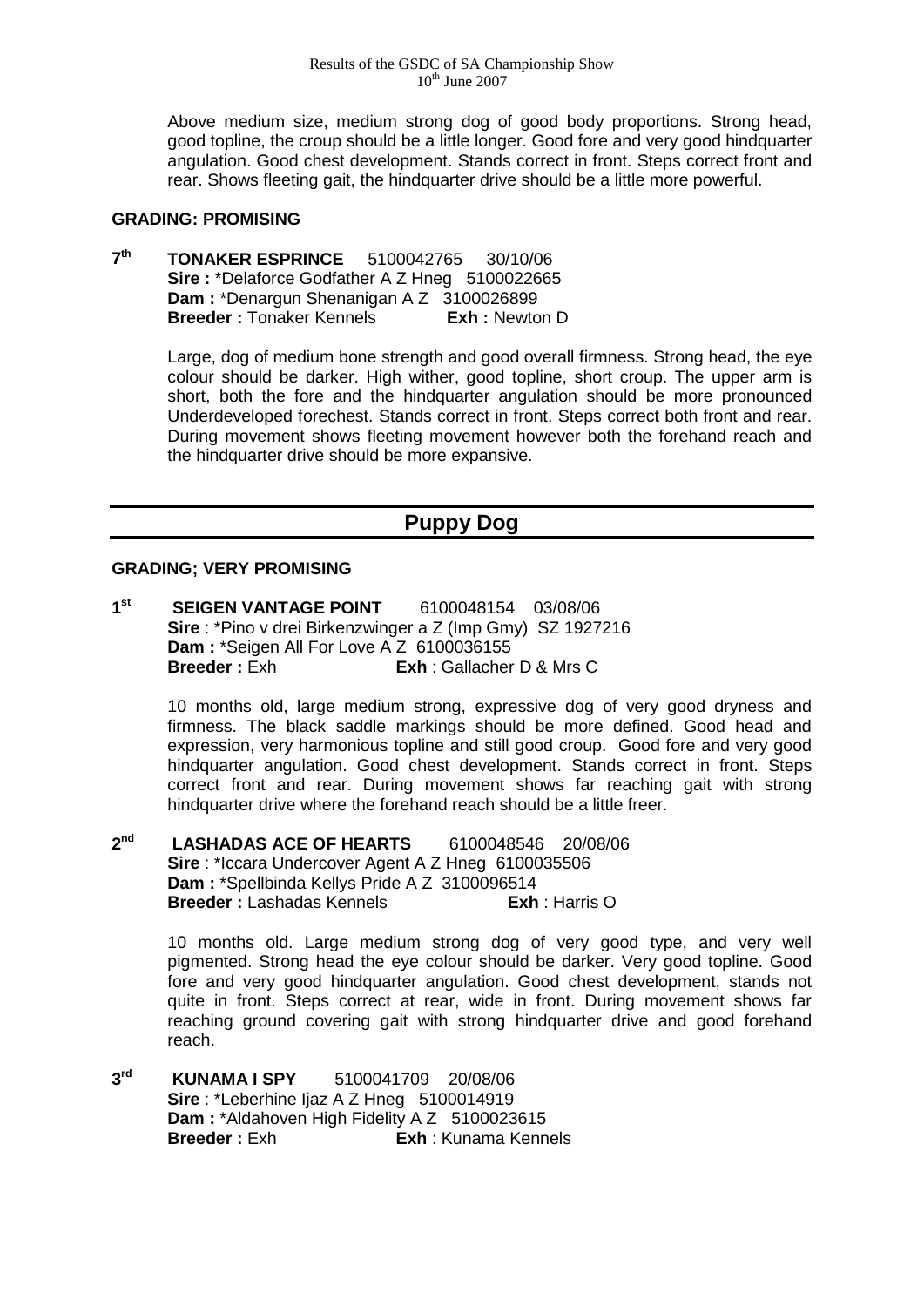10 months Large, medium strong, dry and firm dog of very good pigment. Good head and expression. Good wither and topline, the croup and the upper arm should be slightly longer. Good hindquarter angulation. Slightly lower chest. Stands correct in front. Steps correct front and rear. During movement shows fleeting gait with good length of stride.

## **Junior Dog**

- **1st BRUANGIE IMRAN PRINCE A Z** 5100038769 17/12/05 **Sire** : \*Ch Gigolo v Elzmundungsraum a ED Hneg (Imp Gmy) SZ 2099759 **Dam :** \*Bruangie Penny Royale A Z 5100014427 **Breeder :** Exh **Exh** : Corlett Mrs V Large dog with good bone strength, slightly elongated proportions, and the eye colour could be a little darker. Good wither and topline, pronounced steep croup. Good fore and very good hindquarter angulation. Normal chest development. Stands correct in front. Steps correct both front and rear. Shows fleeting, ground covering gait however during movement the back has tendency to flatten out.
- **2nd SHEPROSE ROYAL TYSON A Z** 5100038868 19/12/05 **Sire** : \*Ch Gigolo v Elzmundungsraum a ED Hneg (Imp Gmy) SZ 2099759 **Dam : \*Flicona Minti A Z CD 4100081362<br><b>Breeder : Fxh Exh** · Owen F **Breeder :** Exh **Exh** : Owen B

Large medium strong, dry and firm dog with good head. Good withers and topline, slightly short and steep croup. The upper arm should be longer and better angled, very good hindquarter angulation. Good chest development. Stands correct in front. Steps correct front and rear. Shows fleeting movement where the hindquarter has a tendency to kick out behind

**3rd WILLMAURS COCKNEY BILL** 3100169290 23/05/06 **Sire** : \*Sannjesa Crusty Demon A Z 3100130498 **Dam : \*Rodatt Zena A Z 3100101481**<br>**Breeder : Exh Fxh Fxh G Breeder :** Exh **Exh** : Goodwin W & M

> Large medium strong dog that stands in good body proportions with good head and expression, and slightly large ears. Very good topline and lay of croup, the upper arm should better angled, very good hindquarter angulation. Good chest development. Stands correct in front. Steps correct both front and rear Shows far reaching movement with pronounced hindquarter drive

**4th VONRAUTEN LARADO A Z** 5100039184 10/01/06 **Sire** : \*Kronika Bad Boll A Z 3100073446 **Dam : Ch Vonrauten Faith A Z 5100025629**<br>**Breeder : Exh Exh Exh Vonraute Exh** : Vonrauten Kennels Medium size medium strong masculine dog with good expression. Good topline, the croup and the upper arm should be longer. Good hindquarter angulation. Good chest development. Stands correct in front, steps correct both front and rear. Shows good hindquarter drive, the forehand is restricted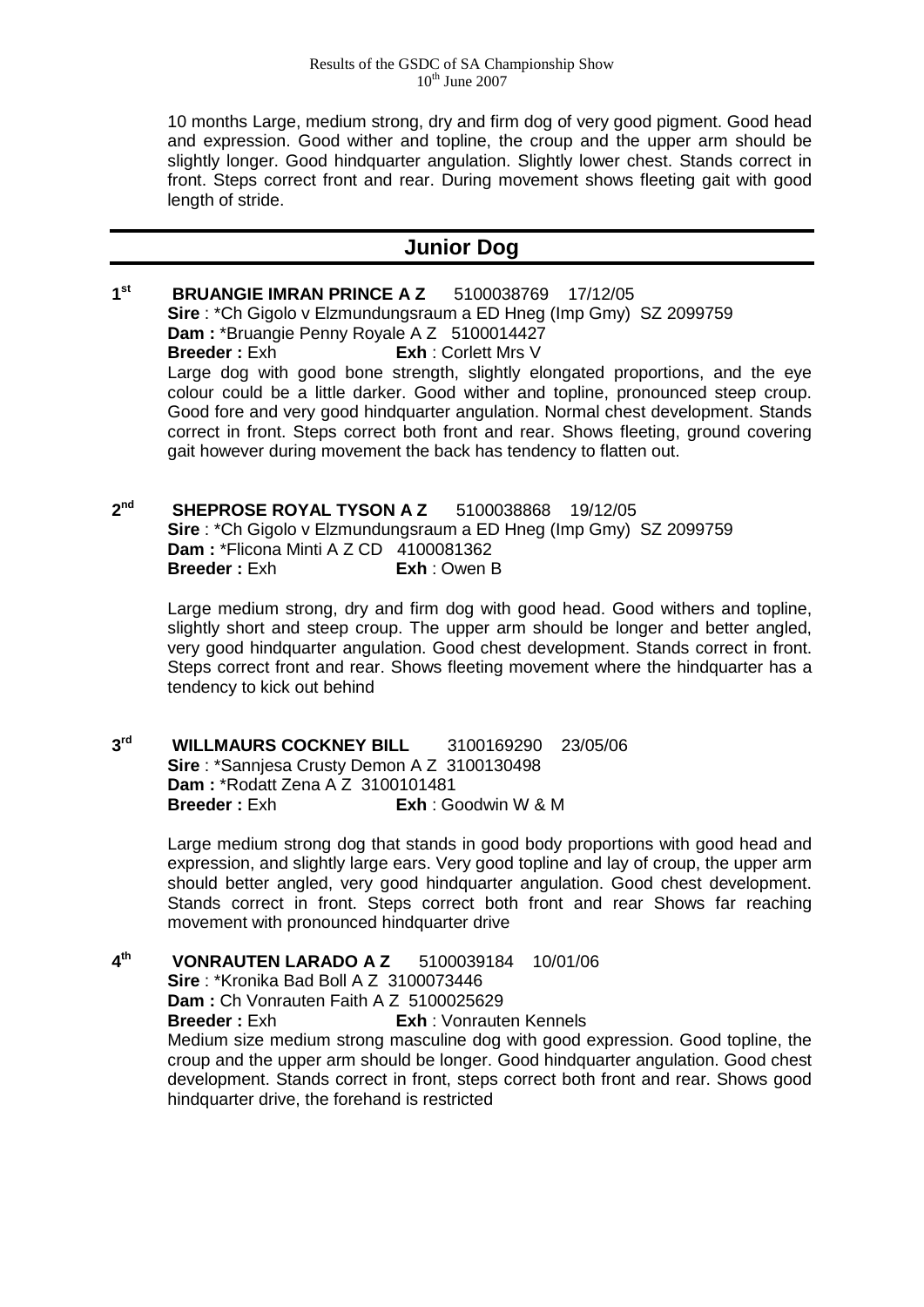## **Intermediate Dog**

#### **GRADING; VERY GOOD**

**1st FRIEDENTAL COLAS ZAC A Z** 6100044406 25/11/05 **Sire** : \*Orpheus vd Krauterwiese a ED SchH3 Hneg (Imp Gmy) SZ 2081259 **Dam :** \*Friedental Rum N Cola AZ 6100010438 **Breeder :** Humphries NA **Exh** : Humphries NA & RP

Large medium strong dog of very good body proportions with good overall firmness and of very good type. High wither, very good topline, the croup should be longer. Very good angulations of the fore and hindquarter. Good chest development. Stands correct in front. Steps correct both front and rear. Shows very ground covering movement with strong hindquarter drive.

**2nd LASHADAS YOU LEGEND A Z** 6100044427 07/11/05 **Sire** : \*Orpheus vd Krauterwiese a ED SchH3 Hneg (Imp Gmy) SZ 2081259 **Dam : \*Lashadas Made in Oz A Z 6100023771<br><b>Breeder :** Hosking R & S **Ex Exh** : Alder P & Van Helvoort R

Large medium strong dog of good type with good head and expression. Pronounced withers, good topline, the croup while of good lay, should be slightly longer. The upper arm should be better angled, very good hindquarter angulation. Good chest development. Stands correct in front with slightly open feet. Steps correct both front and rear. Shows far reaching gait with pronounced hindquarter drive.

**3rd \*BABENBERG CROC DUNDEE A Z** 5100035355 26/01/05 **Sire** : \*Rhosyn Kriskross A Z Hneg 5100009936 **Dam : \*Hagenstolz Youre a Ziggy A Z 3100042967<br><b>Breeder : Babenberg Kennels Exh : Babenbe Exh** : Babenberg & Tonaker Kennels

Above medium size, medium strong, very dry and firm dog with good head and expression. Good topline, good lay of the croup. Very good angulation and chest development. Stands correct in front, steps correct both front and rear. Shows very good far reaching gait with forehand reach.

**4th \* AMBERG HEZA SOLITARY MAN A Z** 2100209786 17/06/05 **Sire** : \*Jasso vd Bimsgrube a Z (Imp Gmy) SZ 2014843 **Dam :** \*Amberg Viva La Red A Z 2100068459 **Breeder : Baker Mrs L Exh : Hayes C & Hill S** 

Large medium strong dog, standing in good body proportions. Strong head. Very good topline, the upper arm should better angled, very good hindquarter angulation. Normal chest development. Stands correct in front. Steps correct front and rear. Shows very good far reaching gait with strong hindquarter drive where the forehand reach should be a little freer.

**5th TARDEL GLADIATOR A Z** 3100158469 09/11/05 **Sire** : \*Tardel Cracka Jack A Z 3100094542 **Dam : \*Tardel Accord A Z 3100058062<br><b>Breeder :** Exh **Exh : D**ve **Breeder :** Exh **Exh** : Dyer R & M

> Above medium size, medium strong, harmoniously constructed dog with a very strong head. The tip of the ears should be firmer. High wither, good topline, where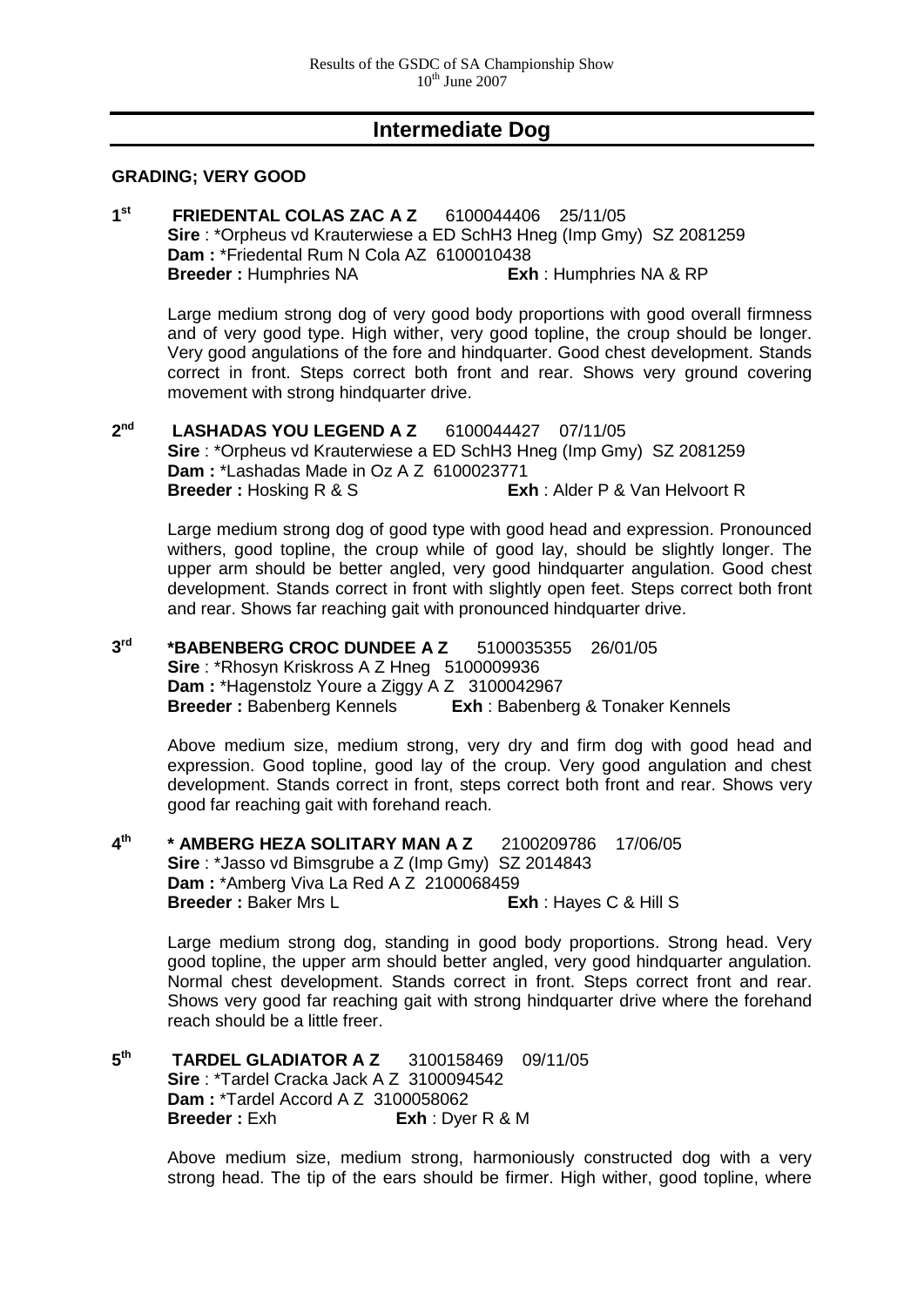both the croup and the upper arm should be longer. Very good hindquarter angulation. Good chest development. Stands correct in front. Steps correct both front and rear. Shows far reaching gait with strong hindquarter drive.

## **Open Dog**

#### **GRADING; EXCELLENT**

**1st \* KWINT v JUERIKSTALL a ED Hneg (Imp Ndl)** NHSB 2501936 04/04/04 **Sire** : \*Levis di Fossombrone a ED LOI 02/67092 Dam : \*Perry v Arjakjo a NHSB 2267880<br>Breeder : Hofkamp JJH **Exh** : Jones A & R/Pittelli S/Mindin R

Medium size, medium strong dog of very harmonious construction of very good type. Good head and expression. Very good topline with good lay of the croup. Very good angulations of the fore and hindquarter. Good chest development. Stands correct in front. The pasterns could be just a little firmer. Steps correct both front and rear. Shows far reaching fleeting gait with very good length of stride.

**2nd \*CH UNOX v ADUCHT a Z (Imp Gmy)** SZ 2081266 10/03/01 **Sire** : \*Mack v Aducht a SZ 1995026 **Dam : \*Brenda v Aducht a SZ 2036075<br><b>Breeder :** Messler H **Ex Exh** : Haase/Donald/Groth

Above medium size, medium strong, harmoniously constructed dog with good bone strength. Good head and expression, good topline. Good fore and very good hindquarter angulation. Good chest development. Stands correct in front, steps correct front and rear. Shows far reaching gait with strong hindquarter drive and good forehand reach.

**3rd \* SANNJESA CRUSTY DEMON A Z** 3100130498 11/02/04 **Sire** : \*Jasso vd Bimsgrube a Z (Imp Gmy) SZ 2014843 **Dam : \*Kronika Arni A Z 3100041576<br><b>Breeder : Mase S & M Breeder :** Mase S & M **Exh** : Shaw P/Mase S & M

Large dog of much type with good bone strength and of very good pigment. Good head. Pronounced withers, very good topline, with good lay of the croup, the upper arm should be better angled, very good hindquarter angulation. Good chest development. Stands correct in front. Steps correct front and rear. Shows very good ground covering movement with strong hindquarter drive where the forehand reach should be freer.

**4th \* KARLOS vd WERTHER-MUHLE a ED Hneg (Imp Gmy)** SZ 2129480 12/05/03 **Sire** : \*Erasmus v Noort a SZ 2060362 **Dam :** \*Dolli vd Werther-Muhle a SZ 2012721 **Breeder : Raab A** Exh : Volscain Kennels

Large medium strong, particularly expressive dog of very good pigment. Strong head good topline, the croup could be slightly longer. The upper arm should be better angled, very good hindquarter angulation. Good chest development. Stands correct in front. Steps correct both front and rear. Show fleeting gait with strong hindquarter drive and free forehand reach.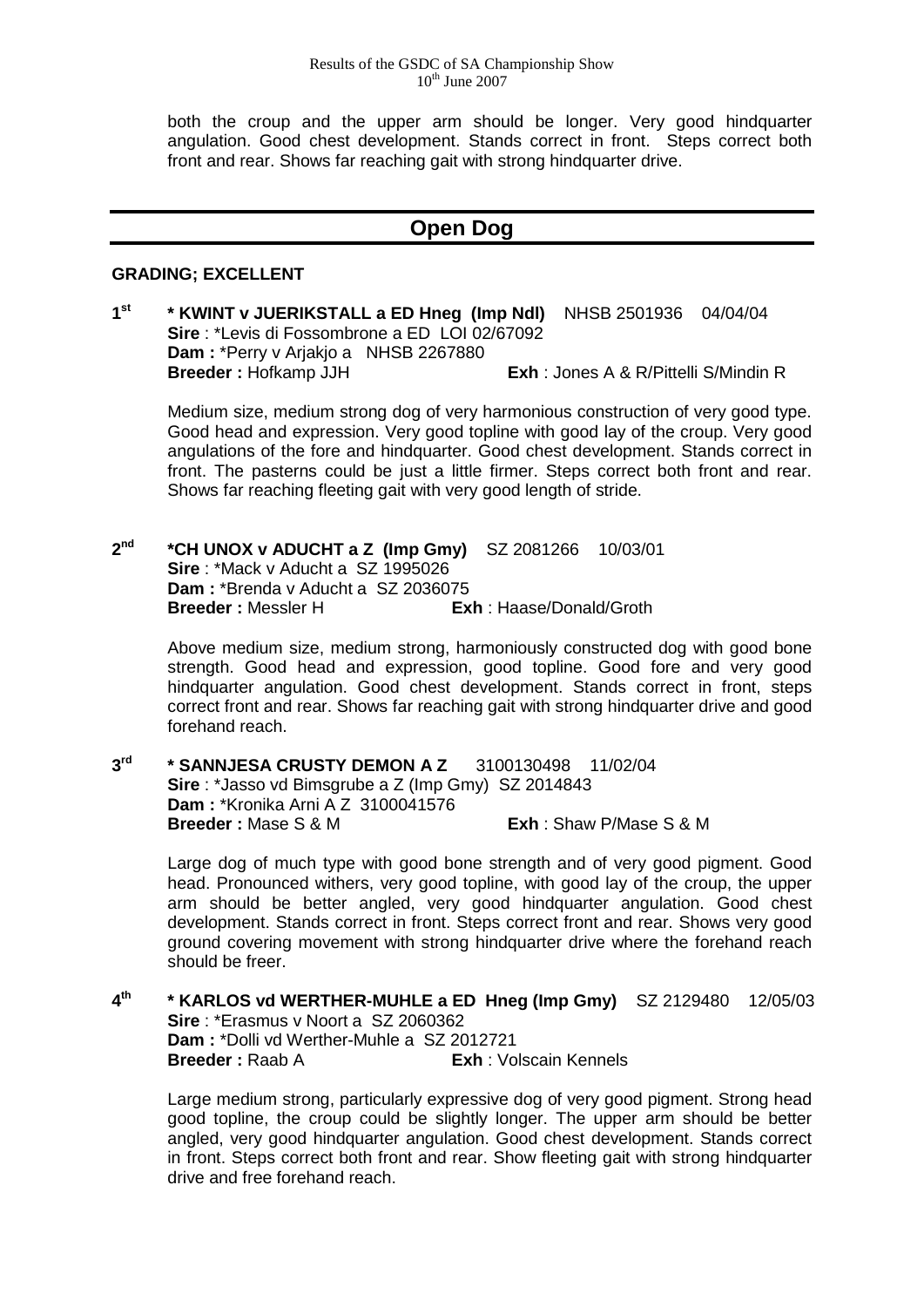**5th \* ORPHEUS vd KRAUTERWIESE a ED SchH3 Hneg (Imp Gmy)** SZ 2081259 06/03/01 **Sire** : \*Vantor von Batu a SZ 2021805 **Dam : \*Isi vd Krauterwiese a SZ 1961166**<br>**Breeder : Kuhn Dr W** Exh **Exh** : Jauncey/Scinocco/Alder/Van Helvoort

Large very strong and substantial dog of very good type. Strong head. Good topline and good croup. Correct fore and very good hindquarter angulations. He must not become any become deeper. Shows correct sequence of steps. During movement shows far reaching gait with strong hindquarter drive and free forehand reach

**6th \* BRONACRE ELIMINATOR A Z Hneg** 3100088909 04/12/01 **Sire** : \*Stobar Peete A Z Hneg 3100016052 **Dam : \*Bronacre Dandelion A Z 3100039884**<br>**Breeder : Exh Exh Exh Bronacre Exh** : Bronacre Kennels

Above medium size, medium strong, very dry and firm dog with strong head. High withers, very good topline with good lay of croup which could be a little longer. The upper arm should still be better angled, very good hindquarter angulation. Good chest development. Stands correct in front. Steps correct both front and rear. Shows very enthusiastic movement with strong hindquarter drive.

**7th \* GILARISHA FAMOUS FONZIE A Z Hneg** 510002653 30/10/02 **Sire** : \*Alimanda Jak O Diamonds A Z Hneg 5100010545 **Dam : \*Gilarisha Blanche A Z 5100016602<br><b>Breeder : Exh Exh** : Archbol **Breeder :** Exh **Exh** : Archbold I & R

Large, well pigmented dog of medium bone strength with good head and expression. Very good topline with good fore and very good hindquarter angulation. Pronounced chest development. Stands correct in front. Steps correct both front and rear. Shows fleeting, ground covering gait where ideally at times the wither carried slightly higher.

**8th \* SHEPROSE NELSON A Z Hneg** 5100027918 13/04/03 **Sire** : \*Nilson v Wildsteiger Land a Z Hneg (Imp Gmy) SZ 2062603 **Dam : \*Ch Sheprose Hollyanne A Z 5100012087<br><b>Breeder : Owen B Exh** : Mitchell SC **Breeder: Owen B** 

Medium size, medium strong, well pigmented dog of much type. Strong head, the tip of the ear is not absolutely correct. Good withers, good topline, the croup is slightly short and steep. Good fore and very good hindquarter angulation. Good chest development. Stands correct in front. Steps correct both front and rear. Shows ground covering gait where the ligamentation over the back should remain a little firmer.

9th **\*CH VONRAUTEN DAX A Z Hneg** 5100025141 13/07/02 **Sire** : Ch Vonrauten Tano A Z Hneg 5100019380 **Dam : Redhaus Callout A Z 3100017658**<br>**Breeder : Exh Exh : Vonrand R Exh** : Vonrauten Kennels

> Above medium size medium strong dog of very good overall construction and of good type and very good pigment. Good head, the eye colour should be darker, harmonious topline with still good croup. Good fore and very good hindquarter angulation. Pronounced chest development. Stands absolute correct in front. Steps correct both front and rear. Shows good length of stride however falls slightly on the forehand.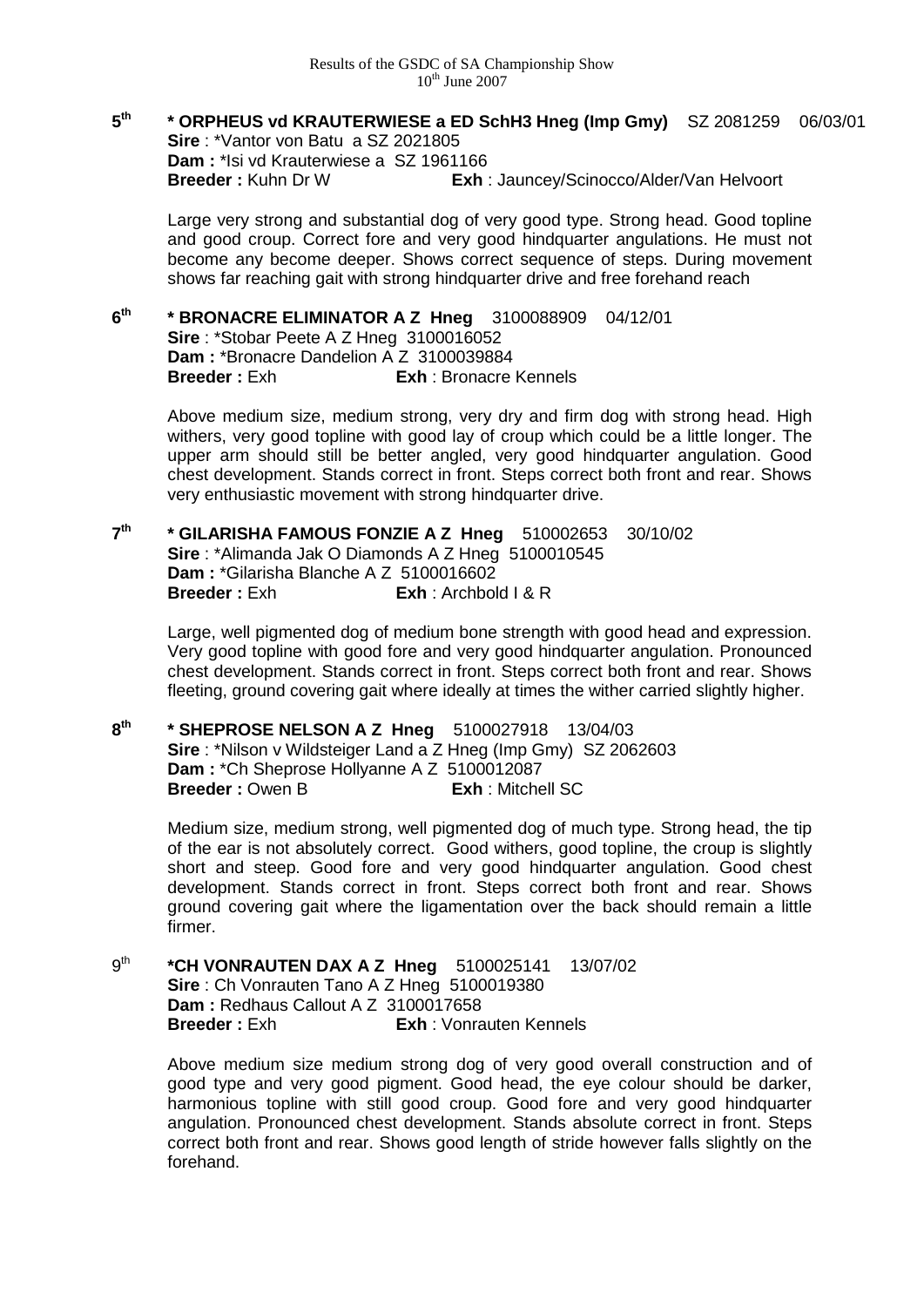**10th \*CH TAURORN MUAD DIB A Z** 5100035710 14/12/04 **Sire** : \*Ch Unox Von Aducht a Z (Imp Gmy) SZ 2081266 **Dam : \*Taurorn Krystal Shimmer A Z 5100021849**<br>**Breeder : Exh Exh** : Wellman G **Breeder :** Exh **Exh** : Wellman G

> Just medium size dog of fairly long body proportions with good head. Normal withers straight back, the croup is slightly short. Good angulations of the fore and hindquarter. The lower chest is slightly short. Stands correct in front. Steps correct both front and rear. Shows fleeting movement with good hindquarter where the forehand reach should be freer.

### **GRADING: VERY GOOD.**

**11th \* TTINTAGEL CAMELOT A Z** 2100170810 18/07/03 **Sire** : \*Uno vd Urbecke a Z Hneg (Imp Gmy) SZ 1948206 **Dam : \*Ch Pendragan Hurly Burly A Z 1467814**<br>**Breeder : Robinson Mrs M Exh : Seidl J & Northcote J Breeder : Robinson Mrs M** 

Above medium size, medium strong dog of much type. Good head and expression. Normal withers, the croup is of good length but the set is steep. The upper arm should be better angled, very good hindquarter angulation. Pronounced chest development. Stands correct in front. Steps correct both front and rear. Shows strong hindquarter drive where the forehand reach should be freer and the ligamentation over the back should be firmer and is presented today in too heavy condition.

**12th \* ARKAHLA LIMITED EDITION A Z CD** 5100034686 04/11/04 **Sire** : \*Ch Stunadel Odin A Z Hneg 2100140653 Dam : \*Arkahla Hocus Pocus A Z CDX 5100022773 **Breeder :** O'Loughlin W & J **Exh** : Tape Ms R

Medium size, medium strong dry and firm dog with good head with light eyes. Normal wither, firm back, croup and the upper arm should be longer, very good hindquarter angulation. The forechest still requires further development. Stands correct in front. Steps correct both front and rear. Shows fleeting gait however falls on the forehand.

| <b>CHALLENGE DOG</b>          | * KWINT v JUERIKSTALL a ED Hneg |
|-------------------------------|---------------------------------|
| <b>RESERVE CHALLENGE DOG</b>  | *CH UNOX v ADUCHT a Z           |
| <b>BEST EXHIBIT IN SHOW</b>   | * KWINT v JUERIKSTALL a ED Hneg |
| <b>RUNNER UP BEST IN SHOW</b> | *CH UNOX v ADUCHT a Z           |
| <b>BABY PUPPY IN SHOW</b>     | <b>ZANDRAC MYSTERIOUS WAYS</b>  |
| <b>MINOR PUPPY IN SHOW</b>    | <b>LAGO BIANCA</b>              |
| <b>PUPPY IN SHOW</b>          | <b>BRONACRE HIDDEN AGENDA</b>   |
| <b>JUNIOR IN SHOW</b>         | <b>GRANDWEST HARLEM ROSE</b>    |
| <b>INTERMEDIATE IN SHOW</b>   | <b>FRIEDENTAL COLAS ZAC</b>     |
| <b>OPEN IN SHOW.</b>          | * KWINT v JUERIKSTALL a ED Hneg |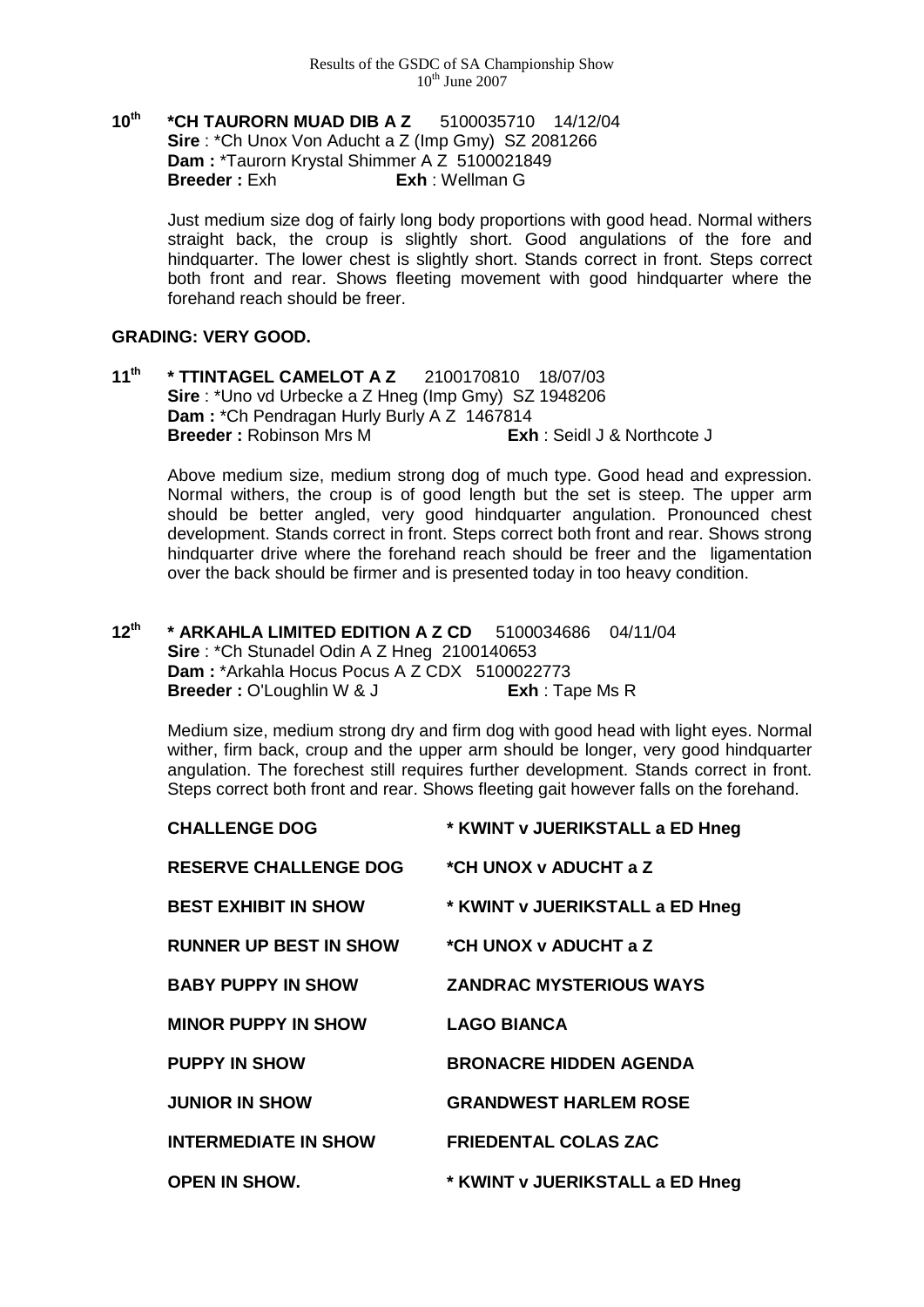#### **BREEDERS GROUP: Mrs Joylene Neddermeyer – Victoria**

#### **BREEDERS GROUP WINNER BRUANGIE KENNELS MRS V CORLETT.**

It was with much pleasure I was asked to assess the Breeders Group at this. All three groups were from very well established and successful kennels in South Australia. All groups were of a very high standard with very well constructed animals within the group. It was particularly pleasing to note that all of the animals presented were from two breed surveyed parents and all three kennels totally support the German Shepherd Dog Council of Australia Breed Improvement Schemes.

Two of the groups consisted of all females while the other group consisted of two males and three females.

The winner of the Breeders Group for 2007 is Bruangie Kennels. The group was represented by 4 sires and 3 dams and displayed a very good uniformity of type. The animals were well constructed, of slightly long body proportions, well moulded croups which ideally could be a fraction longer. Good fore and very good hindquarter angulation. Good overall firmness. Particularly pleasing in this group was the very good uniformity of type, very good pigmentation with good head and expression and good eye colour. A very good group with a very good degree of difficulty and particularly pleasing is the very good uniformity of type. Congratulations to Velga Corlett for presenting a very worthy group Congratulations

The group from Rhosyn Kennels consisted of animals from 2 sires, and 5 dams. The group consisted of very well constructed animals of very good type, good overall firmness, good fore and very good hindquarter angulation with slight restriction in the length and lay of the croup. Good firmness of joints. In some cases the gold could be a little more intense. A very pleasing group – Congratulations.

The group of Vonpeta Kennels consisted of two grey sable and three black and tan animals and this is not ideal for presenting a breeders group. The animals came from 3 sires and 3 dams which displayed a very good degree of difficulty. The group consisted of very well constructed, firm and dry bitches with good fore and very good hindquarter angulation, good toplines, slight restriction in the length and lay of the croup and firmness of hock joints. A very pleasing group. Congratulations.

60Th Championship Show & Restricted Trial Sunday  $10^{\text{th}}$ . June 2007. Judge Mrs. C., J. Rowe

**OBEDIENCE OPEN** Exh. 254 Rhosyn Monterey CDX Sire \*Quosh v Drei Birkinzwinger a z CDX AD JD (imp Gmy) Dam \* Rhosyn Vital Splash A Z A good steady worker. Very smooth heeling. But unfortunately today did not pass.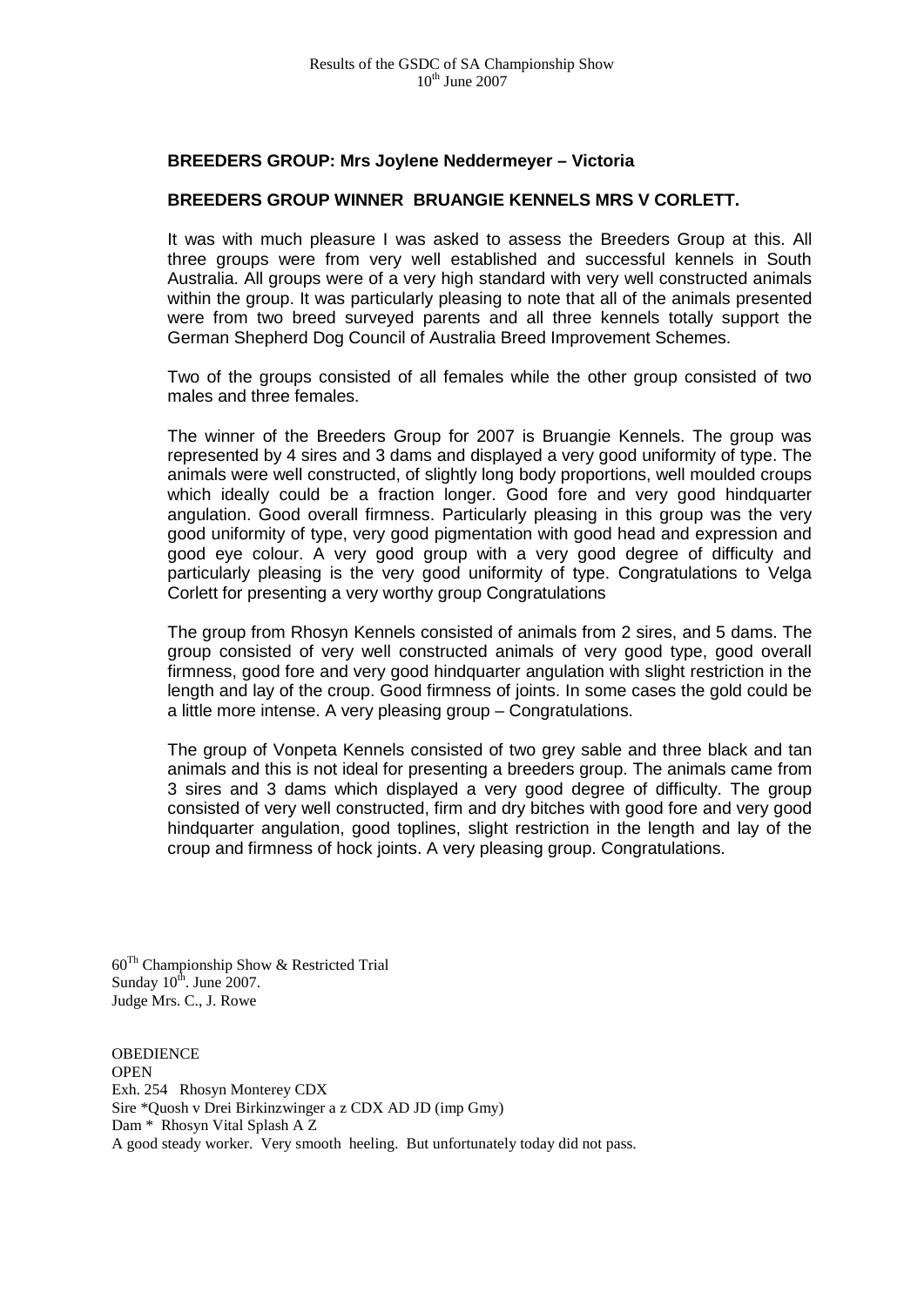#### Results of the GSDC of SA Championship Show  $10^{th}$  June 2007

Exh. 255 \*Arkahla Limited Edition A.Z. CD Sire \*Ch Stunadel Odin A Z Dam \*Arkahla Hocus Pocus A.Z. Unfortunately this animal showed slow movements into positions, Retrieving spoilt by mouthing the Dumbell, both on the flat retrieve and jump. Also this animal did not pass today.

Both animals also broke their stays.

#### NOVICE.

1<sup>st</sup>. Exh. Darkana Charity Lad CCD Sire\*Leberhine Ijaz A Z Dam Sheprose Honda Special A Z Handler kept moving to the left in order to keep with the dog in heel work and the recall the handler stepped over towards the dog on the lead up.

Exhibitor passed with a score of 183.

2nd. Exh. 251. Arkahla Chipper Jones E T Sire \*Vonpeta Questor A.Z. Dam \*Vonpeta Nadine A.Z. The handler was kneeing the dog quite frequently and then on the recall the dog crashed into the handler and so spoilt a good exercise. Change of position was not as steady as it could be.

Exhibitor passed with a score of 171.

Exh. 253 Adelora Dragon Lord E T Sire \*Ch Astasia Heico A.Z. Dam \*Adelora Ultra Sexy A.Z. The handler kept moving to the left in order to keep with the dog in heel work and the dog wanted to play and was distracted by the dogs in the reserve. It also missed the recall signal and call.

Unfortunatelty this animal did not passed. C C D 1<sup>st</sup>. Exh. 247. San Rancho Madison Sire \*Ch Iwam v Lechtal a Z (Imp Gmy) Dam \*Winbirra Incite A Z E T

This animal is a very neat worker and passed to day with a score of 93.

 $2<sup>nd</sup>$  Exh 249 Sunhaze Caruso Sire \*Sunhaze Gangster A.Z. Dam \*Sunhaze Tapestry A.Z. Passed with a score of 92.

3<sup>rd</sup> Exh. 250 Leppsdorf Taro Sire \*Vonpeta Questor A.Z. Dam \* Seugerheims Elke A.Z. Passed with a score of 88

4th. Exh. 248 \*Arkahla Limerick A.Z. Sire \*Ch Stunadel Odin A.Z. Dam \*Arkahla Hocus Pocus A.Z. Passed with a Score 88.

Handler of these three animals were very nervous and all worked like new dogs and are to be encouraged to continue. Here's hoping they continue and get their titles.